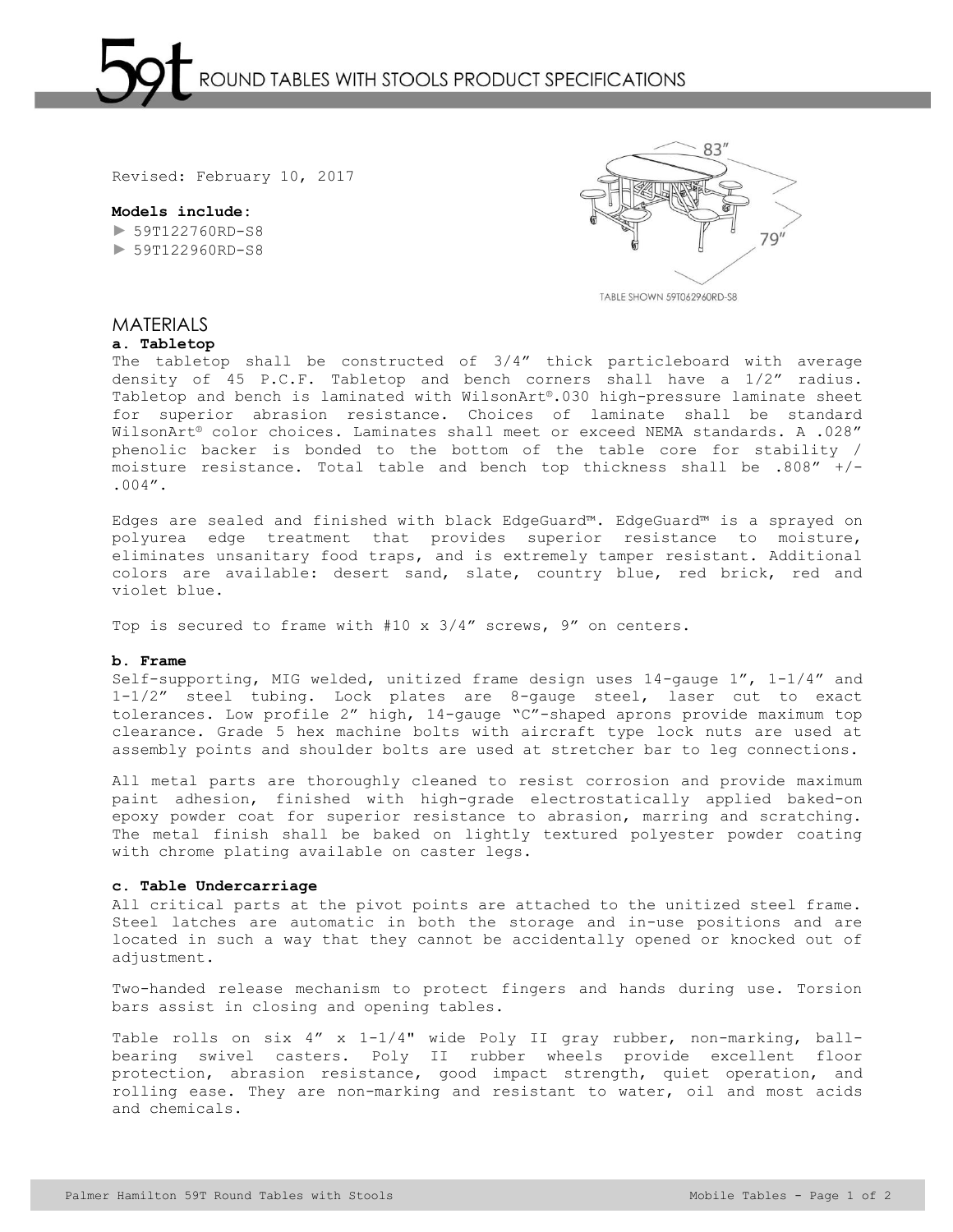Stool seats are molded from high-impact polypropylene and are a 13" quadrangular shape.

Stools are mounted directly on a 6" square 11-gauge steel plate. This plate is welded to a 1-1/4" diameter, 14-gauge vertical tube. Seat columns contact floor directly with rubber cushioned with a molded in-steel washer, non-skid, nonmarring end cap.

## STORAGE FOOTPRINT

One table in the stored position should occupy an area of 36" wide x 83" long. Two tables in the stored position should occupy an area of 66" wide x 94" long. Three tables 94" wide x 94" long. Each additional table adds 28" to the stacked length.

## CERTIFICATIONS AND PERFORMANCE STANDARDS

**GREENGUARD® Certification** We have been awarded both the GREENGUARD Indoor Air Quality Certification® and the more stringent Children & Schools Certification (daycare and K-12) by the GREENGUARD Environmental Institute (GEI). All GREENGUARD® products have been tested for their chemical emissions performance and can be found in the GREENGUARD® product guide at greenguard.org.

**UL Listed** Tested by Underwriters Laboratories; meets the more stringent safety standards contained in UL Standard for Safety for Folding Rollaway Tables, UL 2040.

## WARRANTY

As part of Palmer Hamilton's ongoing commitment to quality, product specification changes or modifications may be made without prior notice.

Palmer Hamilton warrants that its products shall be free from defects in original material and workmanship for a period of fifteen years from the original shipment date. This warranty shall not apply to normal wear and tear or in the event products are damaged as a result of misuse, abuse, vandalism, neglect, accident, improper application, and modification or repair by persons not authorized by Palmer Hamilton.

The company will, at its discretion, repair or replace any defects. Any repair or replacement must be approved in advance by the factory before any action is taken. There are no implied warranties of fitness or merchantability, and there are no other express warranties beyond the warranties expressed here.



800-788-1028

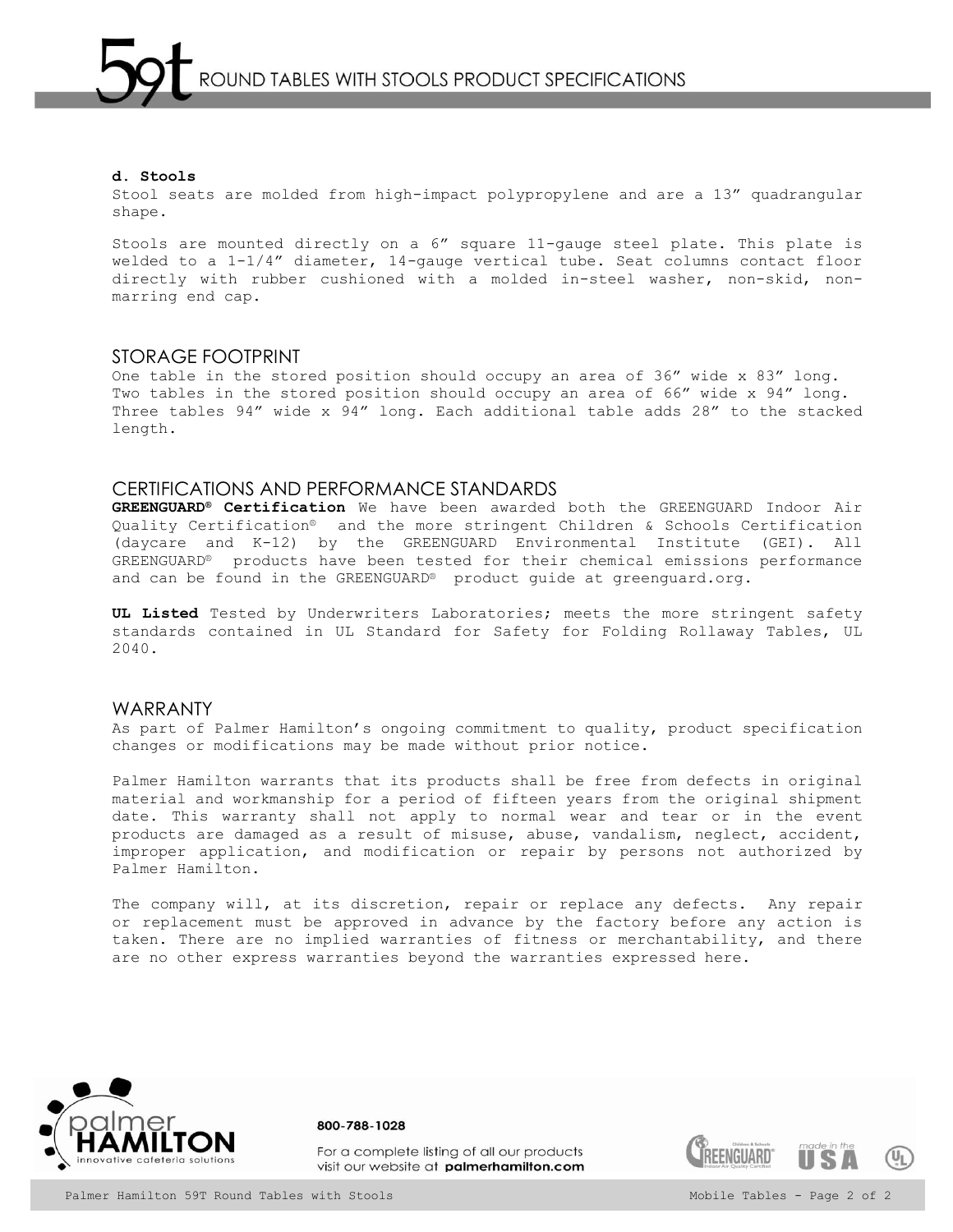# **Models include:**

► 59T122960RD-B4 ► 59T122760RD-B4



MATERIALS

## **a. Tabletop**

The tabletop shall be constructed of 3/4" thick, particleboard with average density of 45 P.C.F. Tabletop and bench corners shall have a 1/2" radius. Tabletop and bench is laminated with Wilsonart® .030 high-pressure laminate sheet for superior abrasion resistance. Choices of laminate shall be standard Wilsonart® color choices. Laminates shall meet or exceed NEMA standards. A .028" phenolic backer is bonded to the bottom of the table core for stability / moisture resistance. Total table and bench top thickness shall be .808" +/- .004".

Edges are sealed and finished with black EdgeGuard™. EdgeGuard™ is a sprayed on polyurea edge treatment that provides superior resistance to moisture, eliminates unsanitary food traps, and is extremely tamper resistant. Additional colors are available: desert sand, slate, country blue, red brick, red and violet blue.

Top is secured to frame with #10 x 3/4" screws, 9" on centers.

#### **b. Frame**

Self-supporting, MIG welded, unitized frame design uses 14-gauge 1", 1-1/4" and 1-1/2" steel tubing. Lock plates are 8-gauge steel, laser cut to exact tolerances. Low profile 2" high, 14-gauge "C"-shaped aprons provide maximum top clearance. Grade 5 hex machine bolts with aircraft type lock nuts are used at assembly points and shoulder bolts are used at stretcher bar to leg connections.

All metal parts are thoroughly cleaned to resist corrosion and provide maximum paint adhesion, finished with high-grade electrostatically applied baked-on epoxy powder coat for superior resistance to abrasion, marring and scratching. The metal finish shall be baked on lightly textured polyester powder coating with chrome plating available on caster legs.

## **c. Table Undercarriage**

All critical parts at the pivot points are attached to the unitized steel frame. Steel latches are automatic in both the storage and in-use positions and are located in such a way that they cannot be accidentally opened or knocked out of adjustment.

Two-handed release mechanism to protect fingers and hands during use. Torsion bars assist in closing and opening tables.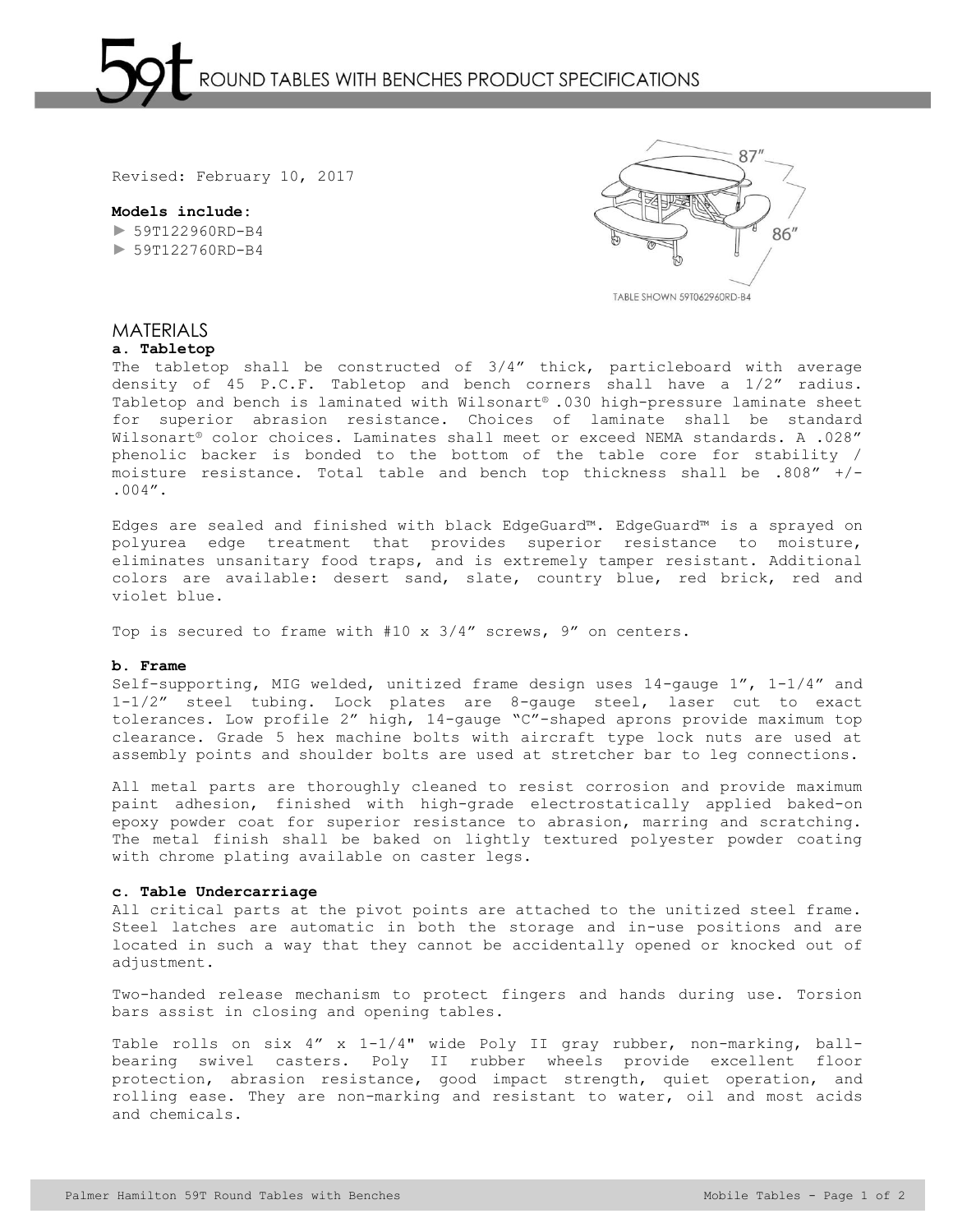#### **d. Benches**

Benches are mounted to the end legs with  $(8)$  #10 x 3/4" screws. Two additional bench mounting brackets secure seat plate to bench with (3) #10 x 3/4" screws.

Benches on mid-legs are factory assembled to dual 1-5/8" high "C"-shaped 14 gauge aprons with #10 x 3/4" screws. Tubing, 1-3/8" OD 14-gauge, is MIG welded to 1-5/16" 14-gauge tubing to form the bench attachment assembly for the aprons to the down tubes of the mid-legs. This bench attachment assembly is also factory assembled to the aprons using 5/16-18" bolts and nylock nuts. Field attachment is complete by inserting the (2) bench attachment assemblies, per bench, into the down legs of the mid leg assemblies and anchoring with (1) 5/16- 18" bolt and nylock nut per down leg, (2) total per bench assembly.

## STORAGE FOOTPRINT

One table in the stored position should occupy an area of 46" wide x 86" long. Two tables in the stored position should occupy an area of 92" wide x 86" long. Three tables 138" wide x 86" long. Each additional table adds 46" to the stacked length.

## CERTIFICATIONS AND PERFORMANCE STANDARDS

**GREENGUARD® Certification** We have been awarded both the GREENGUARD Indoor Air Quality Certification® and the more stringent Children & Schools Certification (daycare and K-12) by the GREENGUARD Environmental Institute (GEI). All GREENGUARD® products have been tested for their chemical emissions performance and can be found in the GREENGUARD® product guide at greenguard.org.

**UL Listed** Tested by Underwriters Laboratories; meets the more stringent safety standards contained in UL Standard for Safety for Folding Rollaway Tables, UL 2040.

## WARRANTY

As part of Palmer Hamilton's ongoing commitment to quality, product specifications and changes or modifications may be made without prior notice.

Palmer Hamilton warrants that its products shall be free from defects in original material and workmanship for a period of fifteen years from the original shipment date. This warranty shall not apply to normal wear and tear or in the event products are damaged as a result of misuse, abuse, vandalism, neglect, accident, improper application, and modification or repair by persons not authorized by Palmer Hamilton.

The company will, at its discretion, repair or replace any defects. Any repair or replacement must be approved in advance by the factory before any action is taken. There are no implied warranties of fitness or merchantability, and there are no other express warranties beyond the warranties expressed here.



800-788-1028

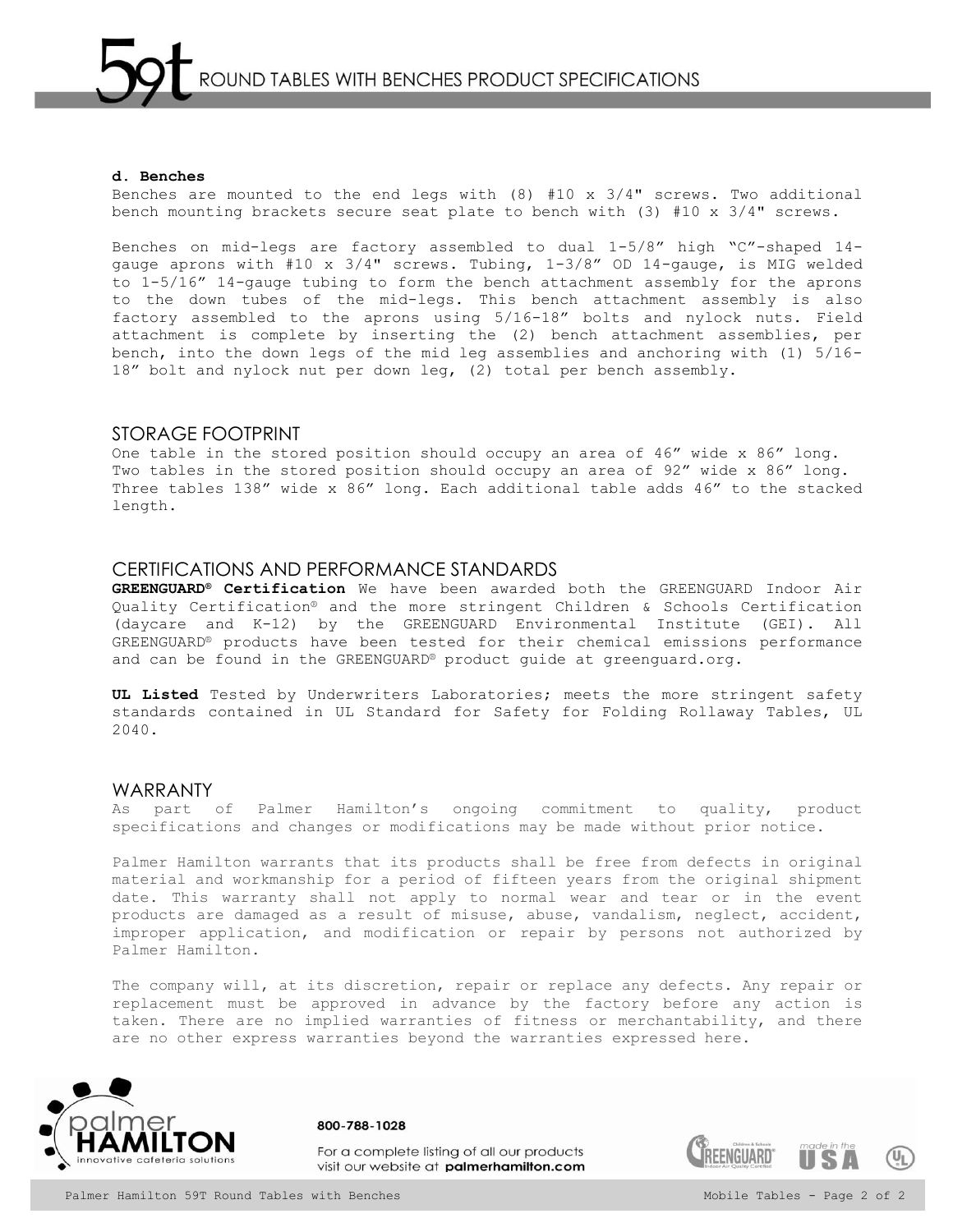## **Models include:**

► 59T122760RDB2S4 ► 59T122960RDB2S4



TABLE SHOWN 59T062960RDB2S4

## MATERIALS

## **a. Tabletop**

The tabletop shall be constructed of 3/4" thick particleboard with average density of 45 P.C.F. Tabletop and bench corners shall have a 1/2" radius. Tabletop and bench is laminated with WilsonArt®.030 high-pressure laminate sheet for superior abrasion resistance. Choices of laminate shall be standard WilsonArt® color choices. Laminates shall meet or exceed NEMA standards. A .028" phenolic backer is bonded to the bottom of the table core for stability / moisture resistance. Total table and bench top thickness shall be .808" +/- .004".

Edges are sealed and finished with black EdgeGuard™. EdgeGuard™ is a sprayed on polyurea edge treatment that provides superior resistance to moisture, eliminates unsanitary food traps, and is extremely tamper resistant. Additional colors are available: desert sand, slate, country blue, red brick, red and violet blue.

Top is secured to frame with #10 x  $3/4''$  screws, 9" on centers.

#### **b. Frame**

Self-supporting, MIG welded, unitized frame design uses 14-gauge 1", 1-1/4" and 1- 1/2" steel tubing. Lock plates are 8-gauge steel, laser cut to exact tolerances. Low profile 2" high, 14-gauge "C"-shaped aprons provide maximum top clearance. Grade 5 hex machine bolts with aircraft type lock nuts are used at assembly points and shoulder bolts are used at stretcher bar to leg connections.

All metal parts are thoroughly cleaned to resist corrosion and provide maximum paint adhesion, finished with high-grade electrostatically applied baked-on epoxy powder coat for superior resistance to abrasion, marring and scratching. The metal finish shall be baked on lightly textured polyester powder coating with chrome plating available on caster legs.

## **c. Table Undercarriage**

All critical parts at the pivot points are attached to the unitized steel frame. Steel latches are automatic in both the storage and in-use positions and are located in such a way that they cannot be accidentally opened or knocked out of adjustment.

Two-handed release mechanism to protect fingers and hands during use. Torsion bars assist in closing and opening tables.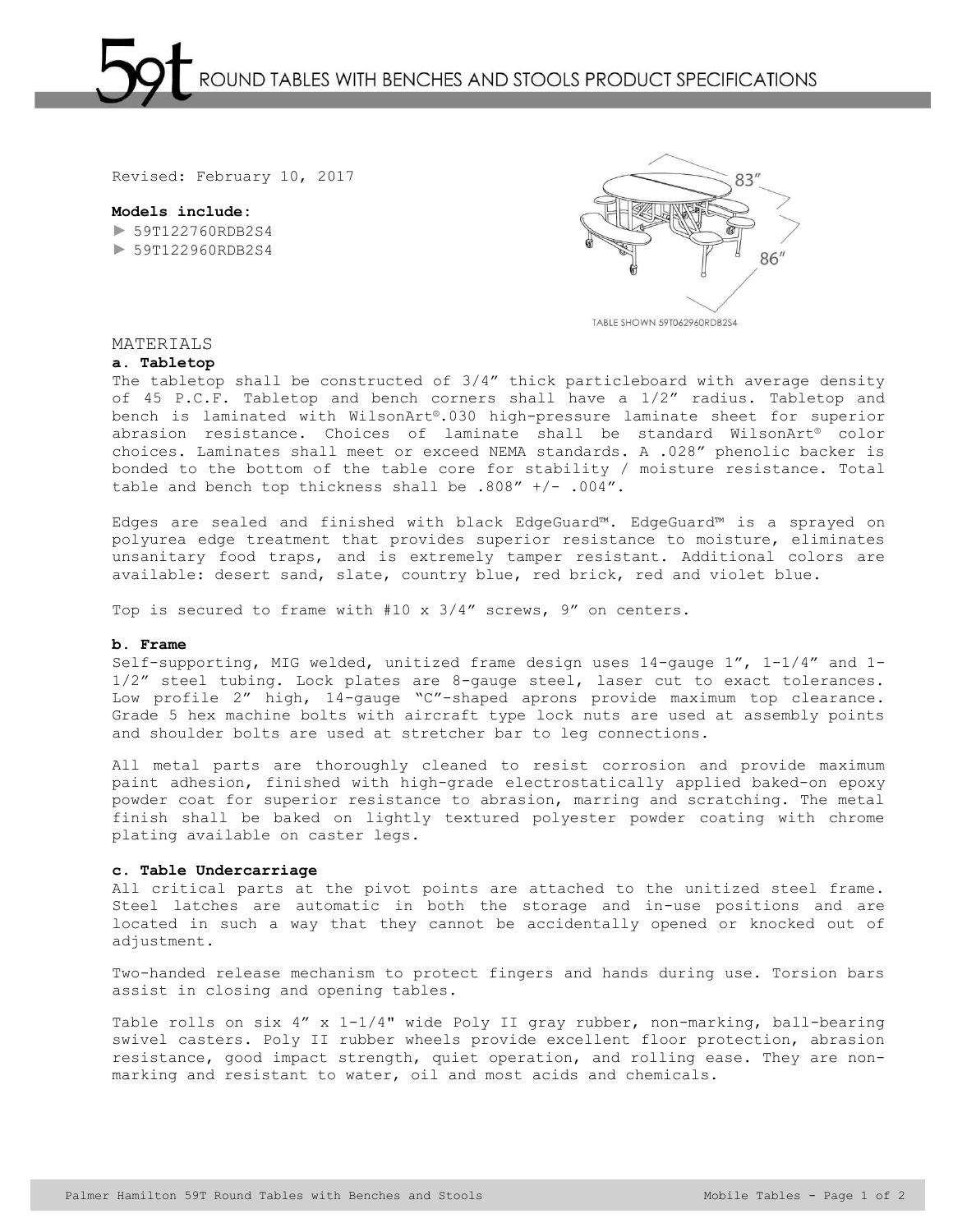Stool seats are molded from high-impact polypropylene and are a 13" quadrangular shape.

Stools are mounted directly on a 6" square 11-gauge steel plate. This plate is welded to a 1-1/4" diameter, 14-gauge vertical tube. Seat columns contact floor directly with rubber cushioned with a molded in-steel washer, non-skid, nonmarring end cap.

#### **e. Benches**

Benches are mounted to the end legs with (8) #10 x 3/4" screws. Two additional bench mounting brackets secure seat plate to bench with  $(3)$  #10 x 3/4" screws, each.

## STORAGE FOOTPRINT

One table in the stored position should occupy an area of 44" wide x 83" long. Two tables in the stored position should occupy an area of 88" wide x 83" long. Three tables 132" wide x 83" long. Each additional table adds 44" to the stacked length.

#### CERTIFICATIONS AND PERFORMANCE STANDARDS

**GREENGUARD® Certification** We have been awarded both the GREENGUARD Indoor Air Quality Certification® and the more stringent Children & Schools Certification (daycare and K-12) by the GREENGUARD Environmental Institute (GEI). All GREENGUARD® products have been tested for their chemical emissions performance and can be found in the GREENGUARD® product guide at greenguard.org.

**UL Listed** Tested by Underwriters Laboratories; meets the more stringent safety standards contained in UL Standard for Safety for Folding Rollaway Tables, UL 2040.

#### WARRANTY

As part of Palmer Hamilton's ongoing commitment to quality, product specification changes or modifications may be made without prior notice.

Palmer Hamilton warrants that its products shall be free from defects in original material and workmanship for a period of fifteen years from the original shipment date. This warranty shall not apply to normal wear and tear or in the event products are damaged as a result of misuse, abuse, vandalism, neglect, accident, improper application, and modification or repair by persons not authorized by Palmer Hamilton.

The company will, at its discretion, repair or replace any defects. Any repair or replacement must be approved in advance by the factory before any action is taken. There are no implied warranties of fitness or merchantability, and there are no other express warranties beyond the warranties expressed here.



For a complete listing of all our products visit our website at palmerhamilton.com

800-788-1028

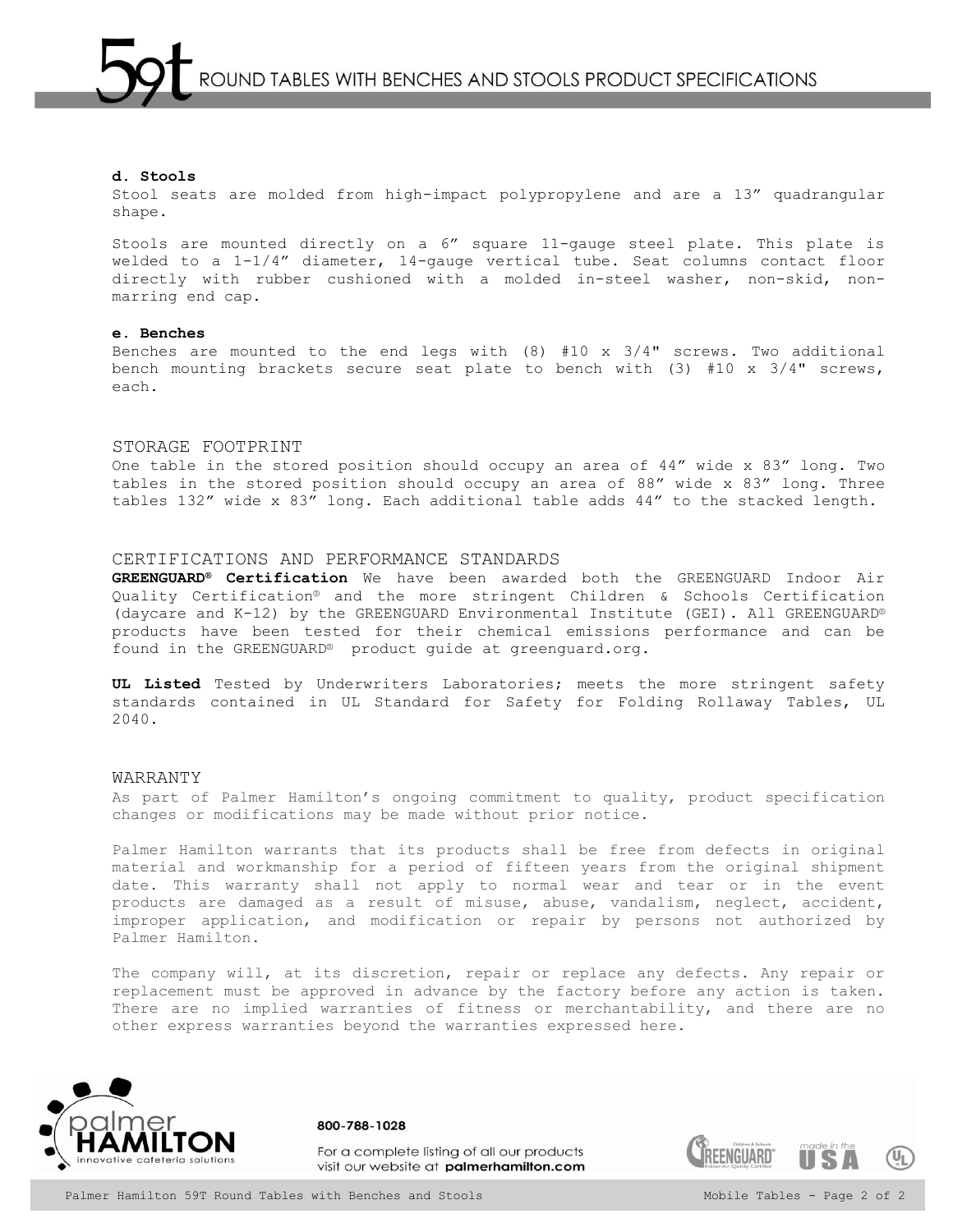**Models include:**  ► 59T123260RD-S6\*WC



TABLE SHOWN 59T063260RD-S6\*WC

## MATERIALS

## **a. Tabletop**

The tabletop shall be constructed of 3/4" thick particleboard with average density of 45 P.C.F. Tabletop and bench corners shall have a 1/2" radius. Tabletop and bench is laminated with WilsonArt® .030 high-pressure laminate sheet for superior abrasion resistance. Choices of laminate shall be standard WilsonArt® color choices. Laminates shall meet or exceed NEMA standards. A .028" phenolic backer is bonded to the bottom of the table core for stability / moisture resistance. Total table and bench top thickness shall be .808" +/- .004".

Edges are sealed and finished with black EdgeGuard™. EdgeGuard™ is a sprayed on polyurea edge treatment that provides superior resistance to moisture, eliminates unsanitary food traps, and is extremely tamper resistant. Additional colors are available: desert sand, slate, country blue, red brick, red and violet blue.

Top is secured to frame with #10 x 3/4" screws, 9" on centers.

## **b. Frame**

Self-supporting, MIG welded, unitized frame design uses 14-gauge 1", 1-1/4" and 1-1/2" steel tubing. Lock plates are 8-gauge steel, laser cut to exact tolerances. Low profile 2" high, 14-gauge "C"-shaped aprons provide maximum top clearance. Grade 5 hex machine bolts with aircraft type lock nuts are used at assembly points and shoulder bolts are used at stretcher bar to leg connections.

All metal parts are thoroughly cleaned to resist corrosion and provide maximum paint adhesion, finished with high-grade electrostatically applied baked-on epoxy powder coat for superior resistance to abrasion, marring and scratching. The metal finish shall be baked on lightly textured polyester powder coating with chrome plating available on caster legs.

#### **c. Table Undercarriage**

All critical parts at the pivot points are attached to the unitized steel frame. Steel latches are automatic in both the storage and in-use positions and are located in such a way that they cannot be accidentally opened or knocked out of adjustment.

Two-handed release mechanism protects fingers and hands during use. Torsion bars assist in closing and opening tables.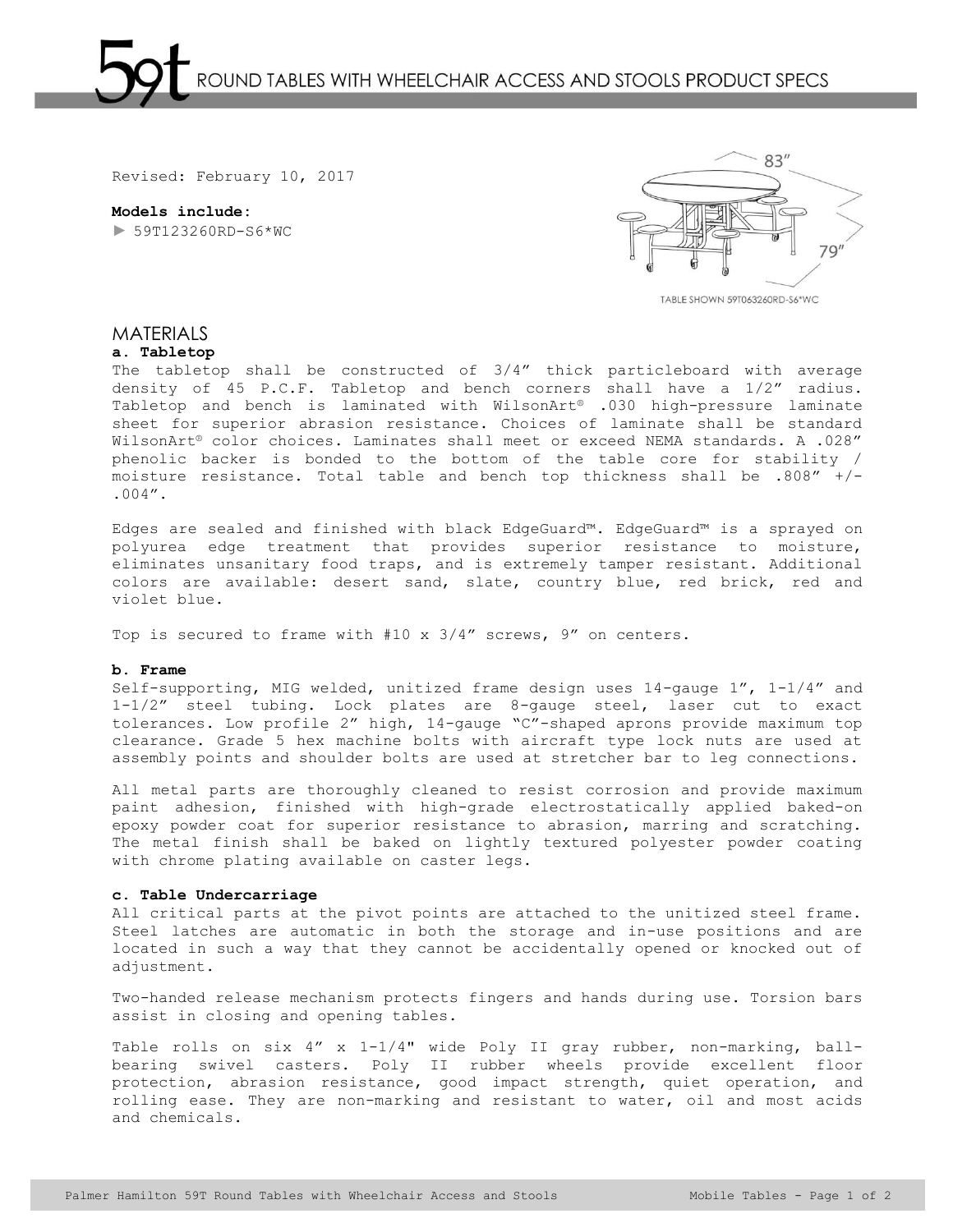Stool seats are molded from high-impact polypropylene and are a 13" quadrangular shape.

Stools are mounted directly on a 6" square 11-gauge steel plate. This plate is welded to a 1-1/4" diameter, 14-gauge vertical tube. Seat columns contact floor directly with rubber cushioned with a molded in-steel washer, non-skid, nonmarring end cap.

#### **e. Wheelchair**

Wheelchair-accessible table provides access for two wheelchairs in the openings provided.

## STORAGE FOOTPRINT

One table in the stored position should occupy an area of 36" wide x 83" long. Two tables in the stored position should occupy an area of 66" wide x 94" long Three tables 94" wide x 94" long. Each additional table adds 28" to the stacked length.

## CERTIFICATIONS AND PERFORMANCE STANDARDS

**GREENGUARD® Certification** We have been awarded both the GREENGUARD Indoor Air Quality Certification® and the more stringent Children & Schools Certification (daycare and K-12) by the GREENGUARD Environmental Institute (GEI). All GREENGUARD® products have been tested for their chemical emissions performance and can be found in the GREENGUARD® product guide at greenguard.org.

**UL Listed** Tested by Underwriters Laboratories; meets the more stringent safety standards contained in UL Standard for Safety for Folding Rollaway Tables, UL 2040.

## WARRANTY

As part of Palmer Hamilton's ongoing commitment to quality, product specification changes or modifications may be made without prior notice.

Palmer Hamilton warrants that its products shall be free from defects in original material and workmanship for a period of fifteen years from the original shipment date. This warranty shall not apply to normal wear and tear or in the event products are damaged as a result of misuse, abuse, vandalism, neglect, accident, improper application, and modification or repair by persons not authorized by Palmer Hamilton.

The company will, at its discretion, repair or replace any defects. Any repair or replacement must be approved in advance by the factory before any action is taken. There are no implied warranties of fitness or merchantability, and there are no other express warranties beyond the warranties expressed here.



800-788-1028

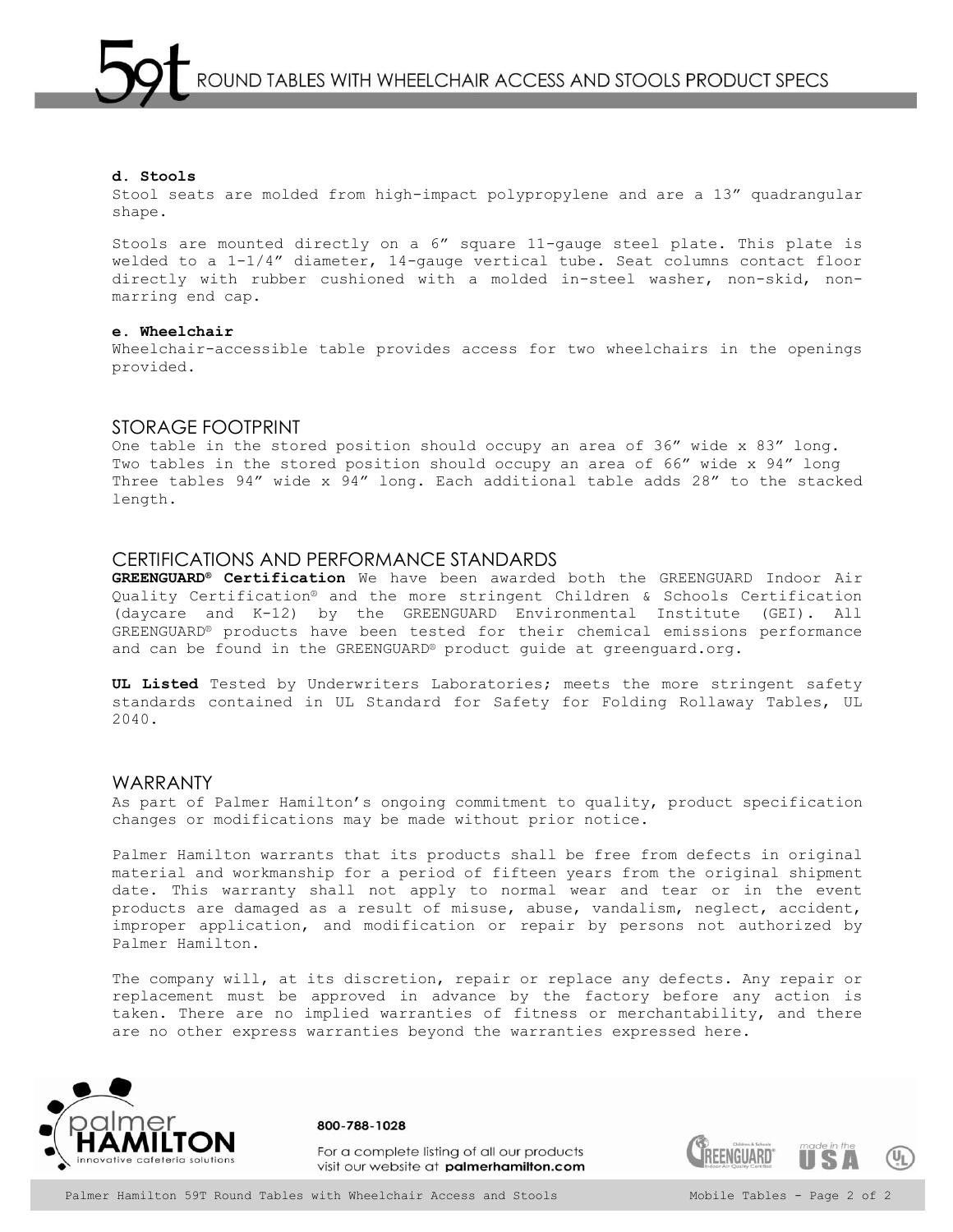OUND TABLES WITH WHEELCHAIR ACCESS, BENCHES AND STOOLS PRODUCT SPECS

Revised: February 10, 2017

**Models include:**   $\blacktriangleright$  59T123260RDB2S2\*WC



TABLE SHOWN 59T063260RDB2S2\*WC

## **MATERIALS**

## **a. Tabletop**

The tabletop shall be constructed of 3/4" thick particleboard with average density of 45 P.C.F. Tabletop and bench corners shall have a 1/2" radius. Tabletop and bench is laminated with WilsonArt®.030 high-pressure laminate sheet for superior abrasion resistance. Choices of laminate shall be standard WilsonArt® color choices. Laminates shall meet or exceed NEMA standards. A .028" phenolic backer is bonded to the bottom of the table core for stability / moisture resistance. Total table and bench top thickness shall be .808" +/- .004".

Edges are sealed and finished with black EdgeGuard™. EdgeGuard™ is a sprayed on polyurea edge treatment that provides superior resistance to moisture, eliminates unsanitary food traps, and is extremely tamper resistant. Additional colors are available: desert sand, slate, country blue, red brick, red and violet blue.

Top is secured to frame with #10 x 3/4" screws, 9" on centers.

#### **b. Frame**

Self-supporting, MIG welded, unitized frame design uses 14-gauge 1", 1-1/4" and 1-1/2" steel tubing. Lock plates are 8-gauge steel, laser cut to exact tolerances. Low profile 2" high, 14-gauge "C"-shaped aprons provide maximum top clearance. Grade 5 hex machine bolts with aircraft type lock nuts are used at assembly points and shoulder bolts are used at stretcher bar to leg connections.

All metal parts are thoroughly cleaned to resist corrosion and provide maximum paint adhesion, finished with high-grade electrostatically applied baked-on epoxy powder coat for superior resistance to abrasion, marring and scratching. The metal finish shall be baked on lightly textured polyester powder coating with chrome plating available on caster legs.

## **c. Table Undercarriage**

All critical parts at the pivot points are attached to the unitized steel frame. Steel latches are automatic in both the storage and in-use positions and are located in such a way that they cannot be accidentally opened or knocked out of adjustment.

Two-handed release mechanism protects fingers and hands during use. Torsion bars assist in closing and opening tables.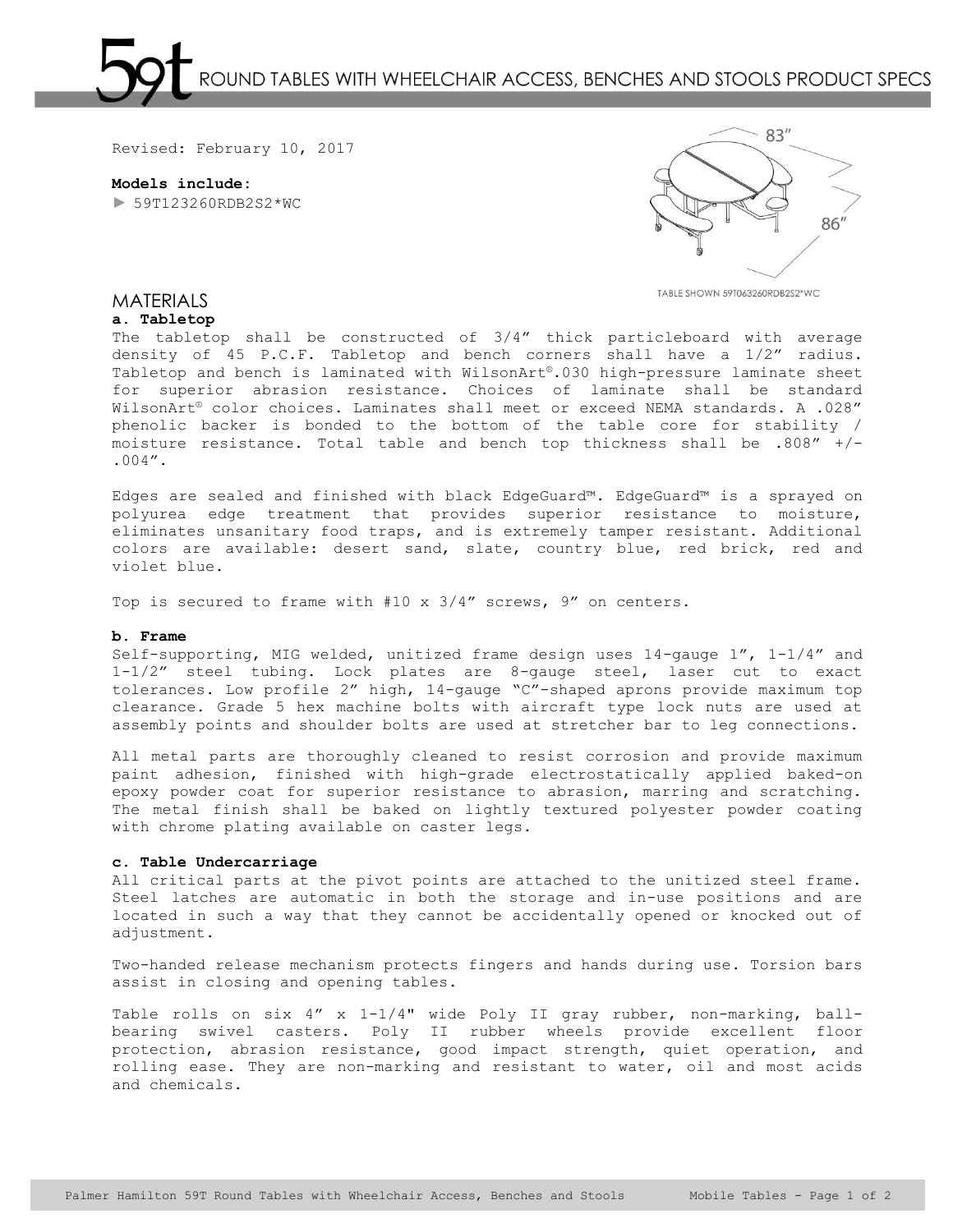ROUND TABLES WITH WHEELCHAIR ACCESS, BENCHES AND STOOLS PRODUCT SPECS

## **d. Stools**

Stool seats are molded from high-impact polypropylene and are a 13" quadrangular shape.

Stools are mounted directly on a 6" square 11-gauge steel plate. This plate is welded to a 1-1/4" diameter, 14-gauge vertical tube. Seat columns contact floor directly with rubber cushioned with a molded in-steel washer, non-skid, nonmarring end cap.

#### **e. Benches**

Benches are mounted to the end legs with  $(8)$  #10 x 3/4" screws. Two additional bench mounting brackets secure seat plate to bench with (3) #10 x 3/4" screws.

#### **f. Wheelchair**

Wheelchair-accessible table provides access for two wheelchairs in the openings provided.

## STORAGE FOOTPRINT

One table in the stored position should occupy an area of 44" wide x 83" long. Two tables in the stored position should occupy an area of 88" wide x 83" long. Three tables 132" wide x 83" long. Each additional table adds 44" to the stacked length.

## CERTIFICATIONS AND PERFORMANCE STANDARDS

**GREENGUARD® Certification** We have been awarded both the GREENGUARD Indoor Air Quality Certification® and the more stringent Children & Schools Certification (daycare and K-12) by the GREENGUARD Environmental Institute (GEI). All GREENGUARD® products have been tested for their chemical emissions performance and can be found in the GREENGUARD® product guide at greenguard.org.

**UL Listed** Tested by Underwriters Laboratories; meets the more stringent safety standards contained in UL Standard for Safety for Folding Rollaway Tables, UL 2040.

## WARRANTY

As part of Palmer Hamilton's ongoing commitment to quality, product specification changes or modifications may be made without prior notice.

Palmer Hamilton warrants that its products shall be free from defects in original material and workmanship for a period of fifteen years from the original shipment date. This warranty shall not apply to normal wear and tear or in the event products are damaged as a result of misuse, abuse, vandalism, neglect, accident, improper application, and modification or repair by persons not authorized by Palmer Hamilton.

The company will, at its discretion, repair or replace any defects. Any repair or replacement must be approved in advance by the factory before any action is taken. There are no implied warranties of fitness or merchantability, and there are no other express warranties beyond the warranties expressed here.



800-788-1028

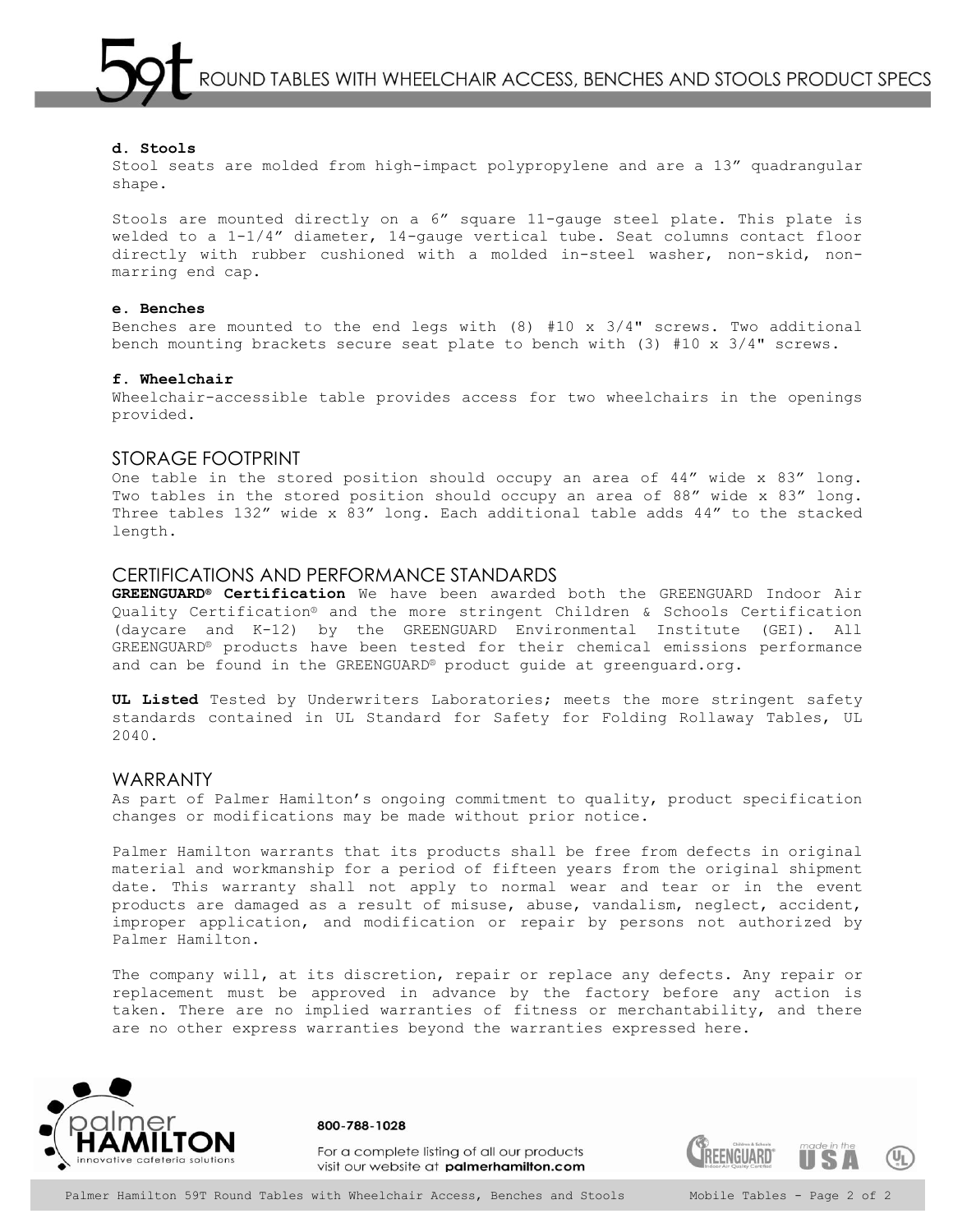

**Models include:**  ► 59T122760OC-S8 ► 59T122960OC-S8



TABLE SHOWN 59T063260OC-S8

## MATERIALS

#### **a. Tabletop**

The tabletop shall be constructed of 3/4" thick particleboard with average density of 45 P.C.F. Tabletop and bench corners shall have a 1/2" radius. Tabletop and bench is laminated with WilsonArt® .030 high-pressure laminate sheet for superior abrasion resistance. Choices of laminate shall be standard WilsonArt® color choices. Laminates shall meet or exceed NEMA standards. A .028" phenolic backer is bonded to the bottom of the table core for stability / moisture resistance. Total table and bench top thickness shall be .808" +/- .004".

Edges are sealed and finished with black EdgeGuard™. EdgeGuard™ is a sprayed on polyurea edge treatment that provides superior resistance to moisture, eliminates unsanitary food traps, and is extremely tamper resistant. Additional colors are available: desert sand, slate, country blue, red brick, red and violet blue.

Top is secured to frame with #10 x 3/4" screws, 9" on centers.

#### **b. Frame**

Self-supporting, MIG welded, unitized frame design uses 14-gauge 1", 1-1/4" and 1-1/2" steel tubing. Lock plates are 8-gauge steel, laser cut to exact tolerances. Low profile 2" high, 14-gauge "C"-shaped aprons provide maximum top clearance. Grade 5 hex machine bolts with aircraft type lock nuts are used at assembly points and shoulder bolts are used at stretcher bar to leg connections.

All metal parts are thoroughly cleaned to resist corrosion and provide maximum paint adhesion, finished with high-grade electrostatically applied baked-on epoxy powder coat for superior resistance to abrasion, marring and scratching. The metal finish shall be baked on lightly textured polyester powder coating with chrome plating available on caster legs.

#### **c. Table Undercarriage**

All critical parts at the pivot points are attached to the unitized steel frame. Steel latches are automatic in both the storage and in-use positions and are located in such a way that they cannot be accidentally opened or knocked out of adjustment.

Two-handed release mechanism to protect fingers and hands during use. Torsion bars assist in closing and opening tables.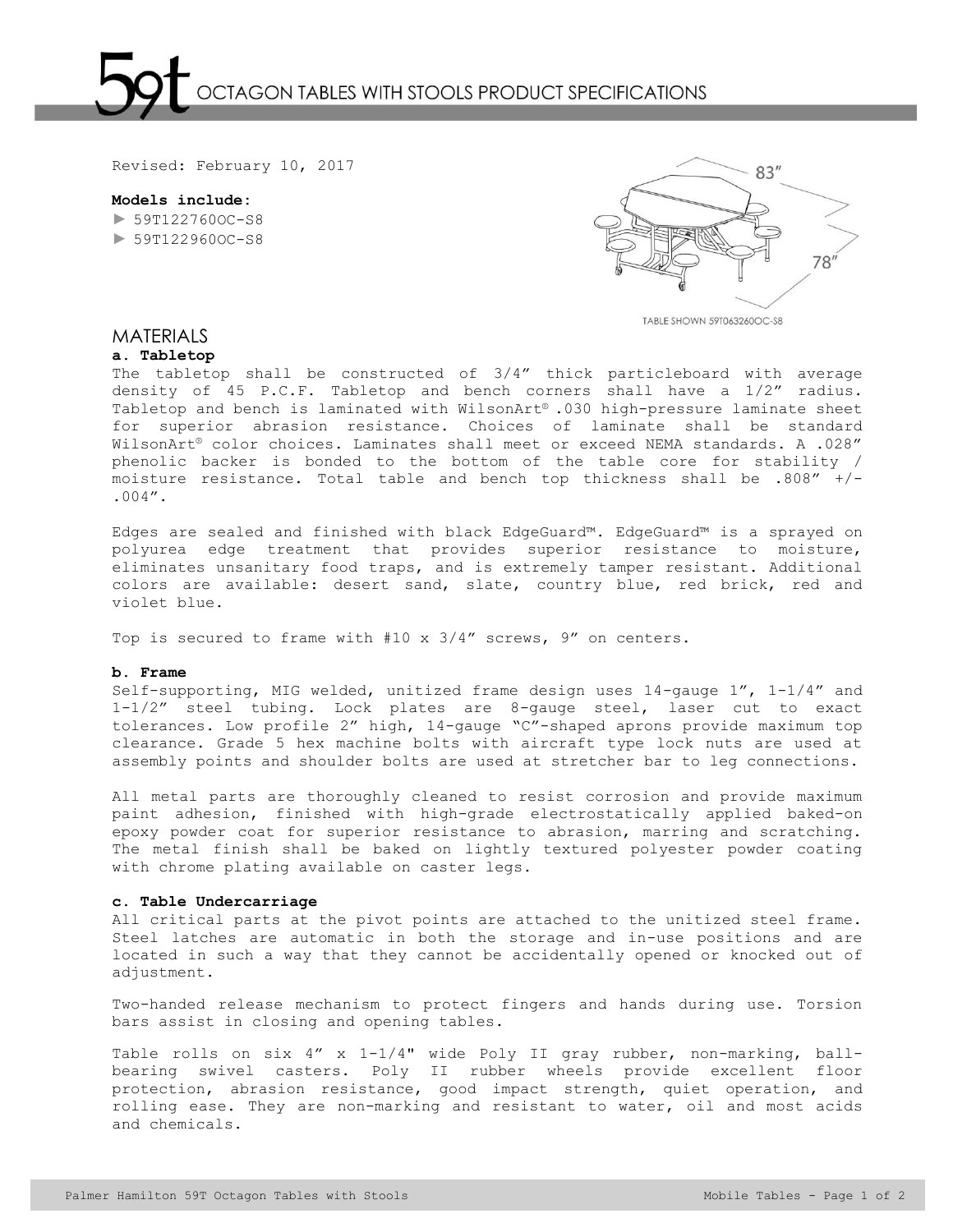Stool seats are molded from high-impact polypropylene and are a 13" quadrangular shape.

Stools are mounted directly on a 6" square 11-gauge steel plate. This plate is welded to a 1-1/4" diameter, 14-gauge vertical tube. Seat columns contact floor directly with rubber cushioned with a molded in-steel washer, non-skid, nonmarring end cap.

## STORAGE FOOTPRINT

One table in the stored position should occupy an area of 36" wide x 83" long. Two tables in the stored position should occupy an area of 66" wide x 94" long. Three tables 94" wide x 94" long. Each additional table adds 28" to the stacked length.

## CERTIFICATIONS AND PERFORMANCE STANDARDS

**GREENGUARD® Certification** We have been awarded both the GREENGUARD Indoor Air Quality Certification® and the more stringent Children & Schools Certification (daycare and K-12) by the GREENGUARD Environmental Institute (GEI). All GREENGUARD® products have been tested for their chemical emissions performance and can be found in the GREENGUARD® product guide at greenguard.org.

**UL Listed** Tested by Underwriters Laboratories; meets the more stringent safety standards contained in UL Standard for Safety for Folding Rollaway Tables, UL 2040.

## WARRANTY

As part of Palmer Hamilton's ongoing commitment to quality, product specification changes or modifications may be made without prior notice.

Palmer Hamilton warrants that its products shall be free from defects in original material and workmanship for a period of fifteen years from the original shipment date. This warranty shall not apply to normal wear and tear or in the event products are damaged as a result of misuse, abuse, vandalism, neglect, accident, improper application, and modification or repair by persons not authorized by Palmer Hamilton.

The company will, at its discretion, repair or replace any defects. Any repair or replacement must be approved in advance by the factory before any action is taken. There are no implied warranties of fitness or merchantability, and there are no other express warranties beyond the warranties expressed here.



800-788-1028

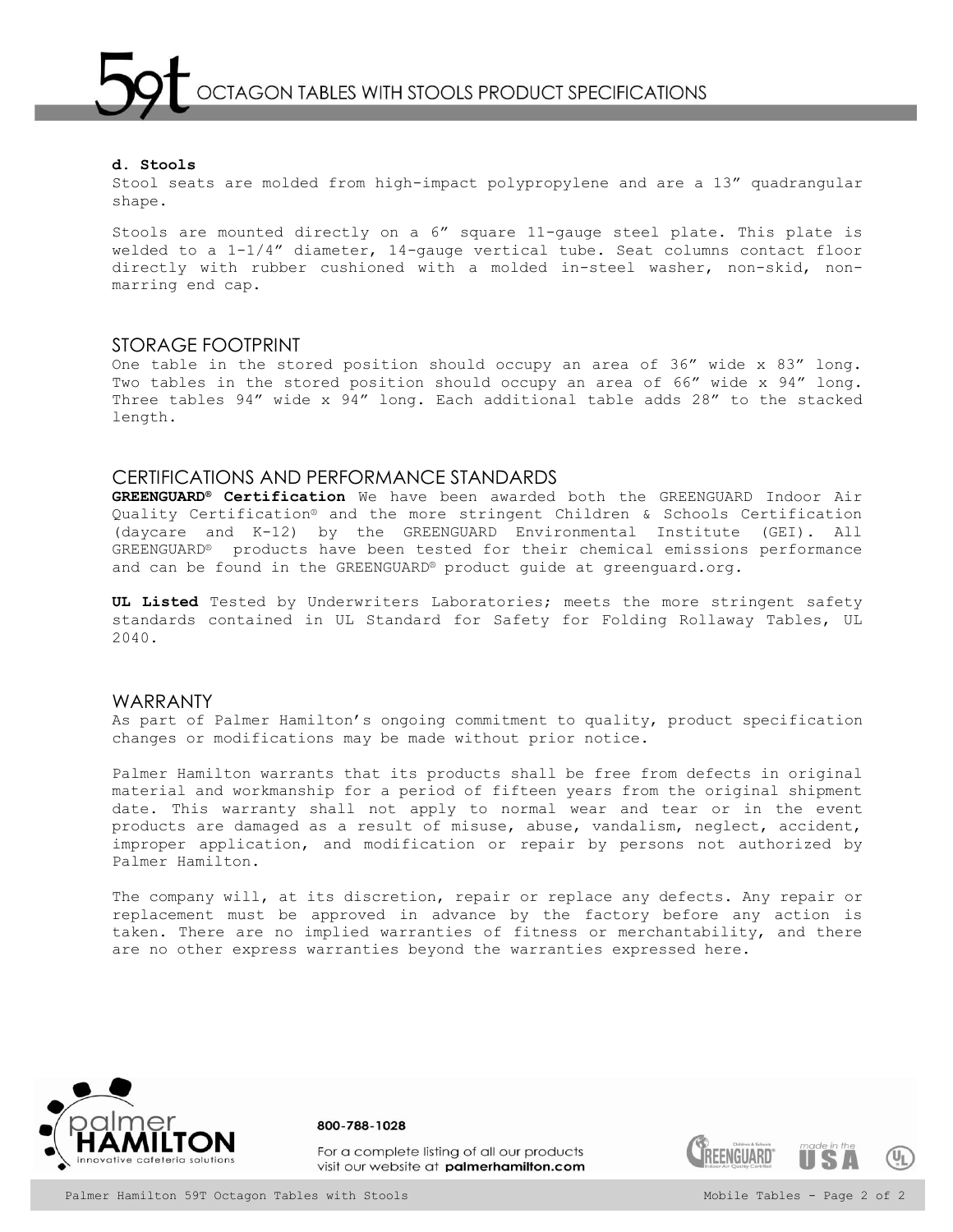

## **Models include:**  ► 59T12275263-S8 ► 59T12295263-S8



**MATERIALS** 

#### **a. Tabletop**

The tabletop shall be constructed of 3/4" thick particleboard with average density of 45 P.C.F. Tabletop and bench corners shall have a 1/2" radius. Tabletop and bench is laminated with WilsonArt® .030 high-pressure laminate sheet for superior abrasion resistance. Choices of laminate shall be standard WilsonArt® color choices. Laminates shall meet or exceed NEMA standards. A .028" phenolic backer is bonded to the bottom of the table core for stability / moisture resistance. Total table and bench top thickness shall be .808" +/- .004".

Edges are sealed and finished with black EdgeGuard™. EdgeGuard™ is a sprayed on polyurea edge treatment that provides superior resistance to moisture, eliminates unsanitary food traps, and is extremely tamper resistant. Additional colors are available: desert sand, slate, tan, country blue, light gray, and red brick.

Top is secured to frame with #10 x 3/4" screws, 9" on centers.

#### **b. Frame**

Self-supporting, MIG welded, unitized frame design uses 14-gauge 1", 1-1/4" and 1-1/2" steel tubing. Lock plates are 8-gauge steel, laser cut to exact tolerances. Low profile 2" high, 14-gauge "C"-shaped aprons provide maximum top clearance. Grade 5 hex machine bolts with aircraft type lock nuts are used at assembly points and shoulder bolts are used at stretcher bar to leg connections.

All metal parts are thoroughly cleaned to resist corrosion and provide maximum paint adhesion, finished with high-grade electrostatically applied baked-on epoxy powder coat for superior resistance to abrasion, marring and scratching. The metal finish shall be baked on lightly textured polyester powder coating with chrome plating available on caster legs.

#### **c. Table Undercarriage**

All critical parts at the pivot points are attached to the unitized steel frame. Steel latches are automatic in both the storage and in-use positions and are located in such a way that they cannot be accidentally opened or knocked out of adjustment.

Two-handed release mechanism to protect fingers and hands during use. Torsion bars assist in closing and opening tables.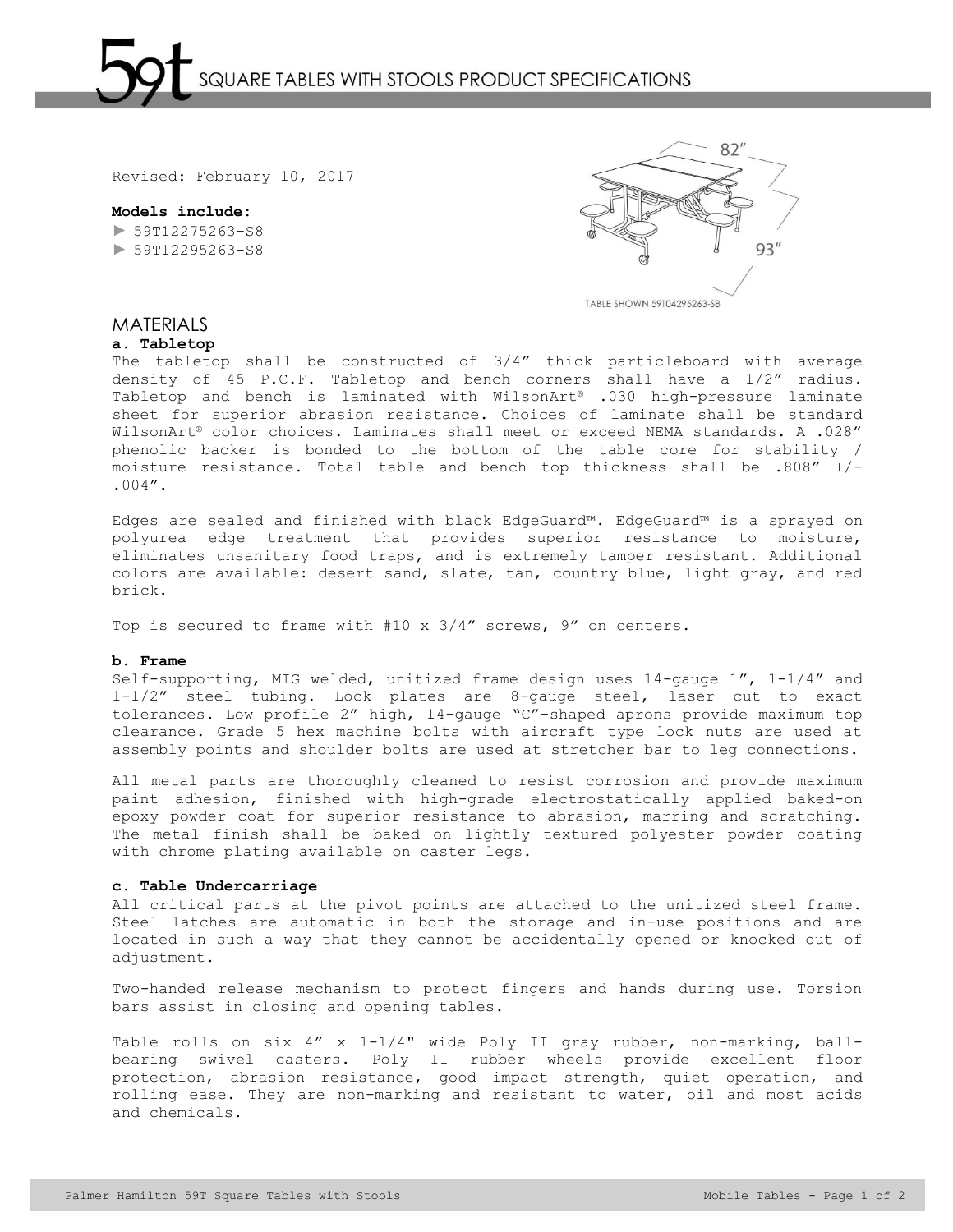Stool seats are molded from high-impact polypropylene and are a 13" quadrangular shape.

Stools are mounted directly on a 6" square 11-gauge steel plate. This plate is welded to a 1-1/4" diameter, 14-gauge vertical tube. Seat columns contact floor directly with rubber cushioned with a molded in-steel washer, non-skid, nonmarring end cap.

## STORAGE FOOTPRINT

One table in the stored position should occupy an area of 41" wide x 82" long. Two tables in the stored position should occupy an area of 82" wide x 82" long. Three tables 123" wide x 82" long. Each additional table adds 41" to the stacked length.

## CERTIFICATIONS AND PERFORMANCE STANDARDS

**GREENGUARD® Certification** We have been awarded both the GREENGUARD Indoor Air Quality Certification® and the more stringent Children & Schools Certification (daycare and K-12) by the GREENGUARD Environmental Institute (GEI). All GREENGUARD® products have been tested for their chemical emissions performance and can be found in the GREENGUARD® product guide at greenguard.org.

**UL Listed** Tested by Underwriters Laboratories; meets the more stringent safety standards contained in UL Standard for Safety for Folding Rollaway Tables, UL 2040.

## WARRANTY

As part of Palmer Hamilton's ongoing commitment to quality, product specification changes or modifications may be made without prior notice.

Palmer Hamilton warrants that its products shall be free from defects in original material and workmanship for a period of fifteen years from the original shipment date. This warranty shall not apply to normal wear and tear or in the event products are damaged as a result of misuse, abuse, vandalism, neglect, accident, improper application, and modification or repair by persons not authorized by Palmer Hamilton.

The company will, at its discretion, repair or replace any defects. Any repair or replacement must be approved in advance by the factory before any action is taken. There are no implied warranties of fitness or merchantability, and there are no other express warranties beyond the warranties expressed here.



800-788-1028

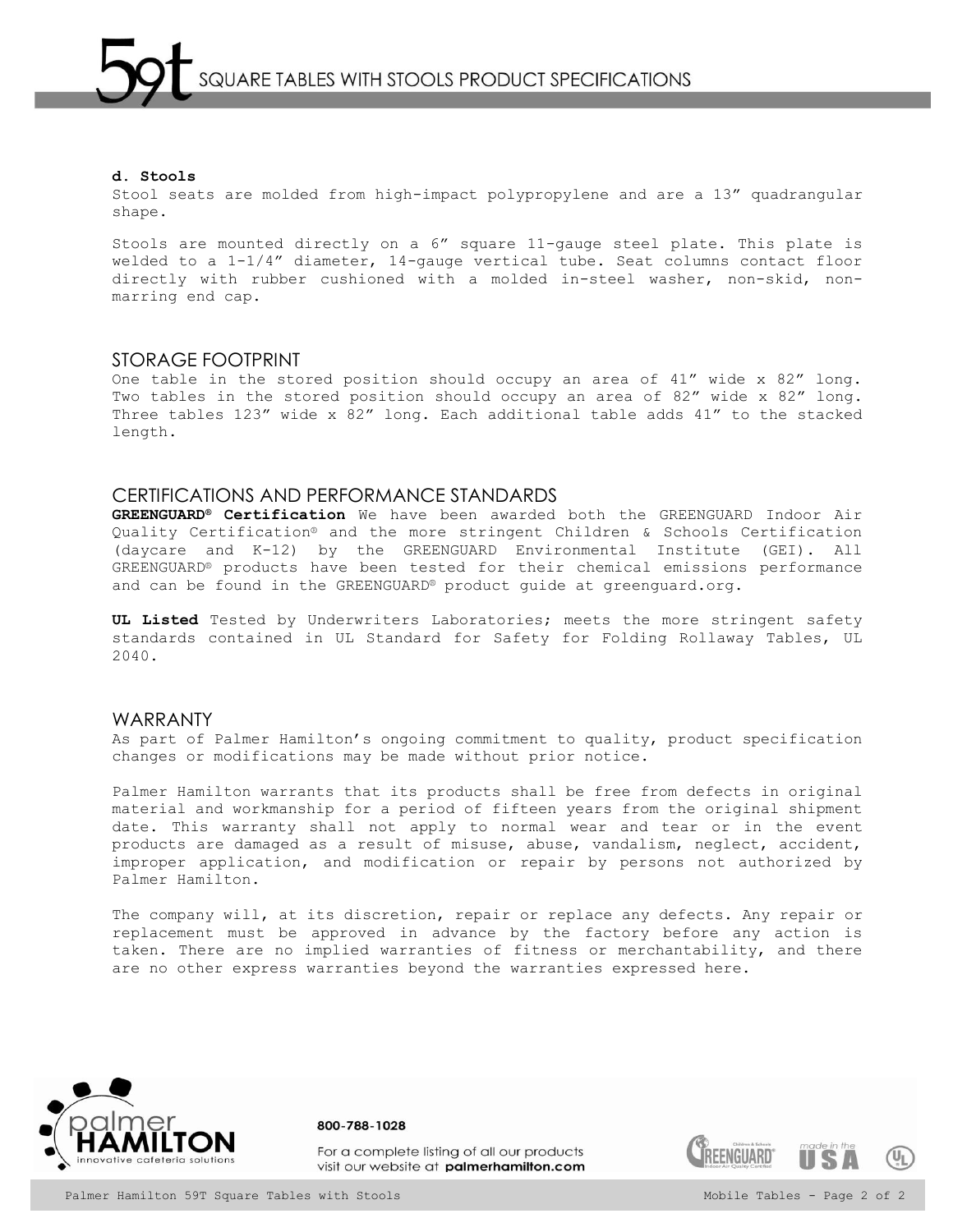QUARE TABLES WITH BENCHES AND STOOLS PRODUCT SPECIFICATIONS

Revised: February 10, 2017

**Models include:** 

 $\blacktriangleright$  59T12275263-B2S4 ► 59T12295263-B2S4



TABLE SHOWN 59T04275263-B2S4

# MATERIALS

# **a. Tabletop**

The tabletop shall be constructed of 3/4" thick particleboard with average density of 45 P.C.F. Tabletop and bench corners shall have a 1/2" radius. Tabletop and bench is laminated with WilsonArt® .030 high-pressure laminate sheet for superior abrasion resistance. Choices of laminate shall be standard WilsonArt® color choices. Laminates shall meet or exceed NEMA standards. A .028" phenolic backer is bonded to the bottom of the table core for stability / moisture resistance. Total table and bench top thickness shall be .808" +/- .004".

Edges are sealed and finished with black EdgeGuard™. EdgeGuard™ is a sprayed on polyurea edge treatment that provides superior resistance to moisture, eliminates unsanitary food traps, and is extremely tamper resistant. Additional colors are available: desert sand, slate, country blue, red brick, red and violet blue.

Top is secured to frame with #10 x 3/4" screws, 9" on centers.

#### **b. Frame**

Self-supporting, MIG welded, unitized frame design uses 14-gauge 1", 1-1/4" and 1-1/2" steel tubing. Lock plates are 8-gauge steel, laser cut to exact tolerances. Low profile 2" high, 14-gauge "C"-shaped aprons provide maximum top clearance. Grade 5 hex machine bolts with aircraft type lock nuts are used at assembly points and shoulder bolts are used at stretcher bar to leg connections.

All metal parts are thoroughly cleaned to resist corrosion and provide maximum paint adhesion, finished with high-grade electrostatically applied baked-on epoxy powder coat for superior resistance to abrasion, marring and scratching. The metal finish shall be baked on lightly textured polyester powder coating with chrome plating available on caster legs.

## **c. Table Undercarriage**

All critical parts at the pivot points are attached to the unitized steel frame. Steel latches are automatic in both the storage and in-use positions and are located in such a way that they cannot be accidentally opened or knocked out of adjustment.

Two-handed release mechanism to protect fingers and hands during use. Torsion bars assist in closing and opening tables.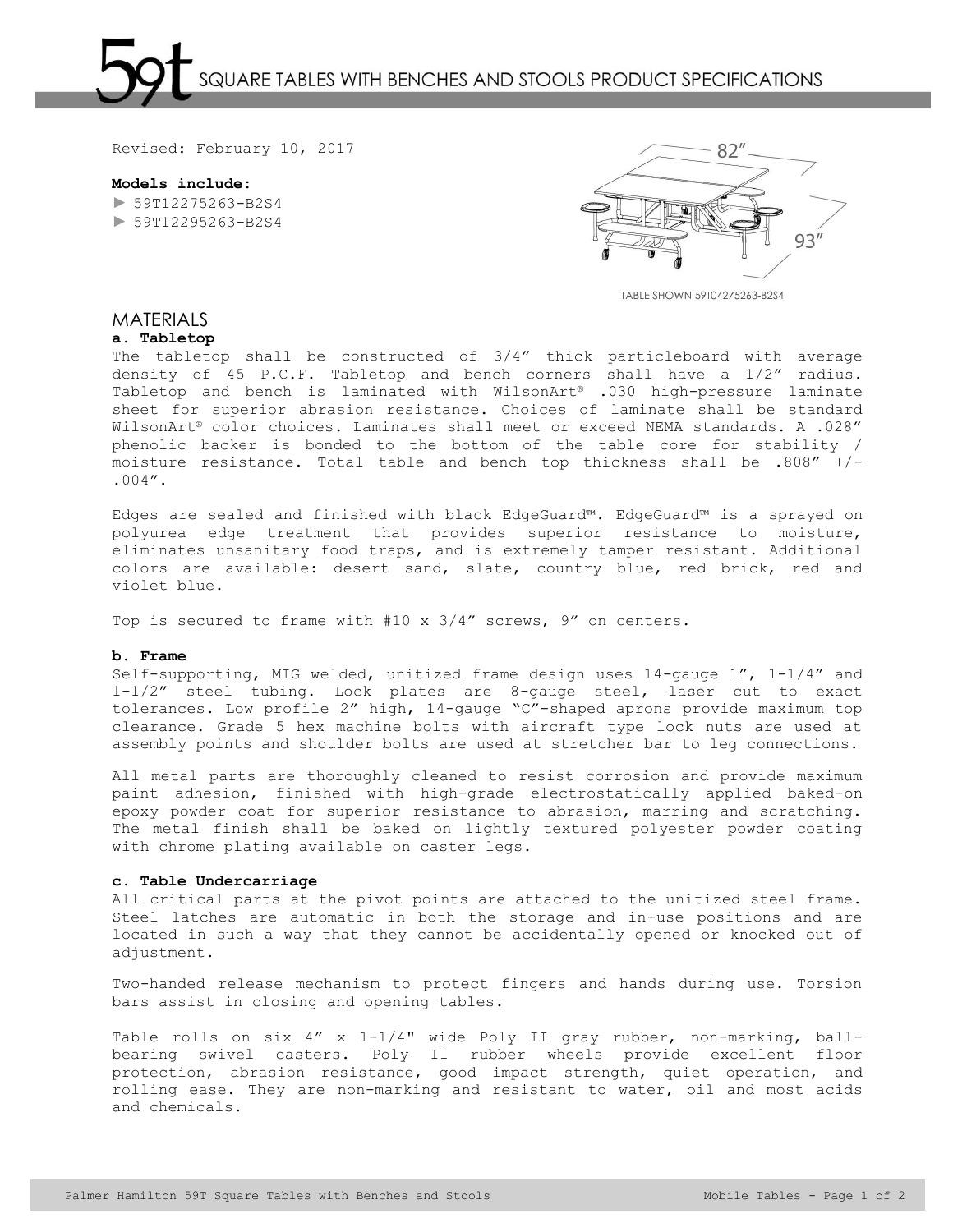SQUARE TABLES WITH BENCHES AND STOOLS PRODUCT SPECIFICATIONS

#### **d. Stools**

Stool seats are molded from high-impact polypropylene and are a 13" quadrangular shape.

Stools are mounted directly on a 6" square 11-gauge steel plate. This plate is welded to a 1-1/4" diameter, 14-gauge vertical tube. Seat columns contact floor directly with rubber cushioned with a molded in-steel washer, non-skid, nonmarring end cap.

#### **e. Benches**

Benches are mounted to the end legs with  $(8)$  #10 x 3/4" screws. Two additional bench mounting brackets secure seat plate to bench with (3) #10 x 3/4" screws.

## STORAGE FOOTPRINT

One table in the stored position should occupy and area of 41" wide x 82" long. Two tables in the stored position should occupy an area of 82" wide x 82" long. Three tables 123" wide x 82" long. Each additional table adds 41" to the stacked length.

## CERTIFICATIONS AND PERFORMANCE STANDARDS

**GREENGUARD® Certification** We have been awarded both the GREENGUARD Indoor Air Quality Certification® and the more stringent Children & Schools Certification (daycare and K-12) by the GREENGUARD Environmental Institute (GEI). All GREENGUARD® products have been tested for their chemical emissions performance and can be found in the GREENGUARD® product guide at greenguard.org.

**UL Listed** Tested by Underwriters Laboratories; meets the more stringent safety standards contained in UL Standard for Safety for Folding Rollaway Tables, UL 2040.

## WARRANTY

As part of Palmer Hamilton's ongoing commitment to quality, product specification changes or modifications may be made without prior notice.

Palmer Hamilton warrants that its products shall be free from defects in original material and workmanship for a period of fifteen years from the original shipment date. This warranty shall not apply to normal wear and tear or in the event products are damaged as a result of misuse, abuse, vandalism, neglect, accident, improper application, and modification or repair by persons not authorized by Palmer Hamilton.

The company will, at its discretion, repair or replace any defects. Any repair or replacement must be approved in advance by the factory before any action is taken. There are no implied warranties of fitness or merchantability, and there are no other express warranties beyond the warranties expressed here.



For a complete listing of all our products visit our website at palmerhamilton.com

800-788-1028

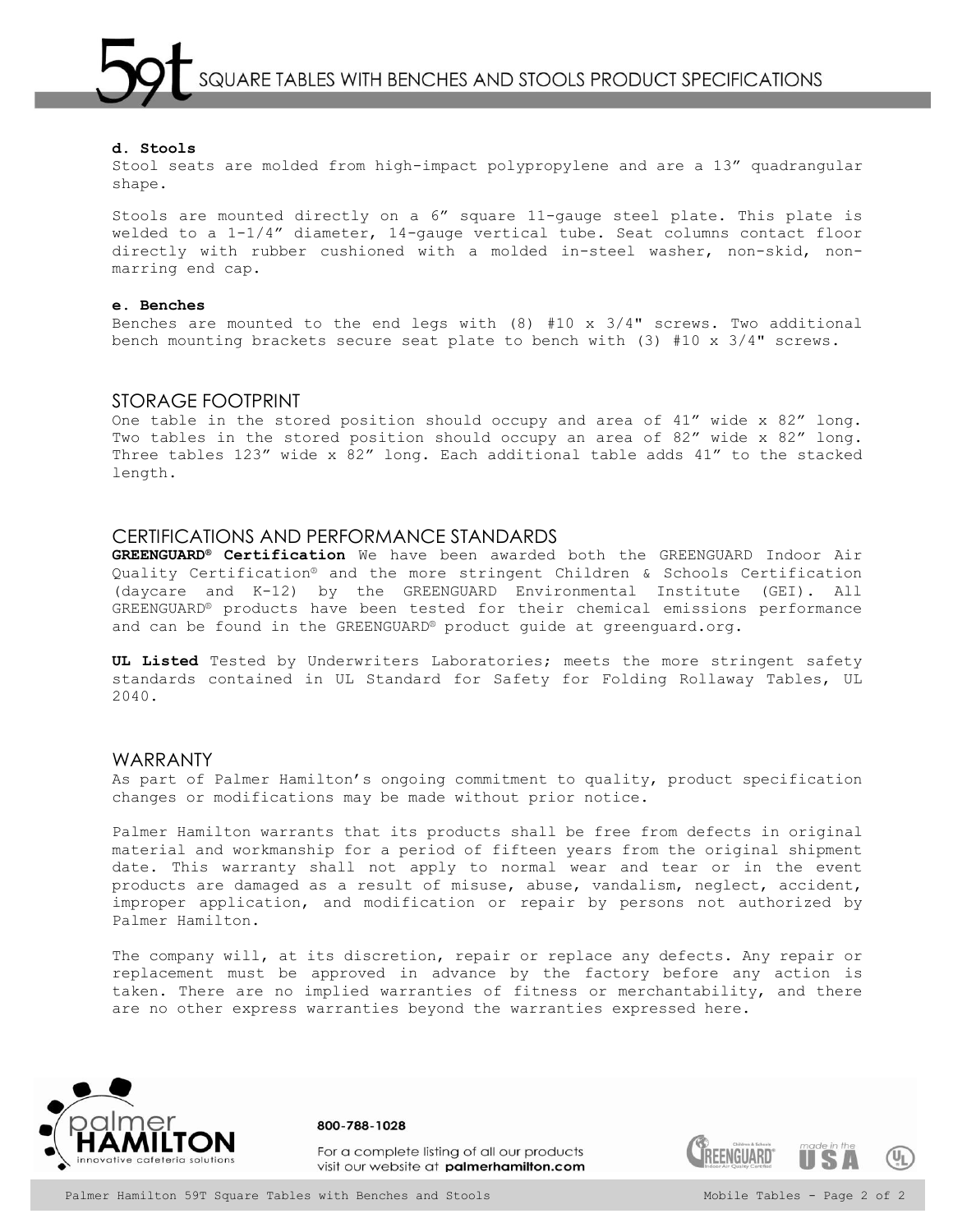ROUND TABLES WITH SURROUND SEATING PRODUCT SPECS

Revised: February 10, 2017

## **Models include:**

- ► 59T122960RD-S8
- ► 59T122760RD-S8
- ► 59T122960RD-B2S4\*
- ► 59T122760RD-B2S4\*
- $\blacktriangleright$  59T122960RD-B4\*
- ► 59T122760RD-B4\*
- ► 59T123260RDB2S2\*



# MATERIALS

## **a. Tabletop**

The core is 3/4" particleboard with average density of 45 P.C.F. 20 mils phenolic backer is bonded to the bottom of the core. Table corners are radiused.

The top is laminated with WilsonArt® .030 high-pressure laminate. Meets or exceeds NEMA specifications. Top is secured to frame with #10 x 3/4" screws, 9" on centers.

Edges are sealed and finished with black EdgeGuard™. EdgeGuard™ is a sprayed on polyurea edge treatment that provides superior resistance to moisture, eliminates unsanitary food traps, and is extremely tamper resistant. Additional colors are available: desert sand, slate, country blue, red brick, red and violet blue.

#### **b. Frame**

Self-supporting, MIG welded, unitized frame design uses 14-gauge 1", 1-1/4" and 1- 1/2" steel tubing. Lock plates are 8-gauge steel, laser cut to exact tolerances. Low profile 2" high, 14-gauge "C-shaped aprons provide maximum top clearance. Grade 5 hex machine bolts with aircraft type lock nuts are used at all assembly points.

All metal parts of the frame are thoroughly cleaned to resist corrosion and provide maximum paint adhesion. Metal is finished with high-grade electrostatically applied, baked-on epoxy powder to resist abrasion, marring and scratching.

#### **c. Table Undercarriage**

All critical parts at the pivot points are attached to the unitized steel frame. Steel latches are automatic in both the storage and in-use positions and are located in such a way that they cannot be accidentally opened or knocked out of adjustment.

Two-handed release mechanism to protect fingers and hands during use. Torsion bars assist in closing and opening tables.

Table rolls on six 4" x 1-1/4" wide Poly II gray rubber, non-marking, ball-bearing swivel casters. Poly II rubber wheels provide excellent floor protection, abrasion resistance, good impact strength, quiet operation, and rolling ease. They are non-marking and resistant to water, oil and most acids and chemicals.

#### **d. Stools**

Stool seats are molded from high-impact polypropylene and are a 13" quadrangular shape.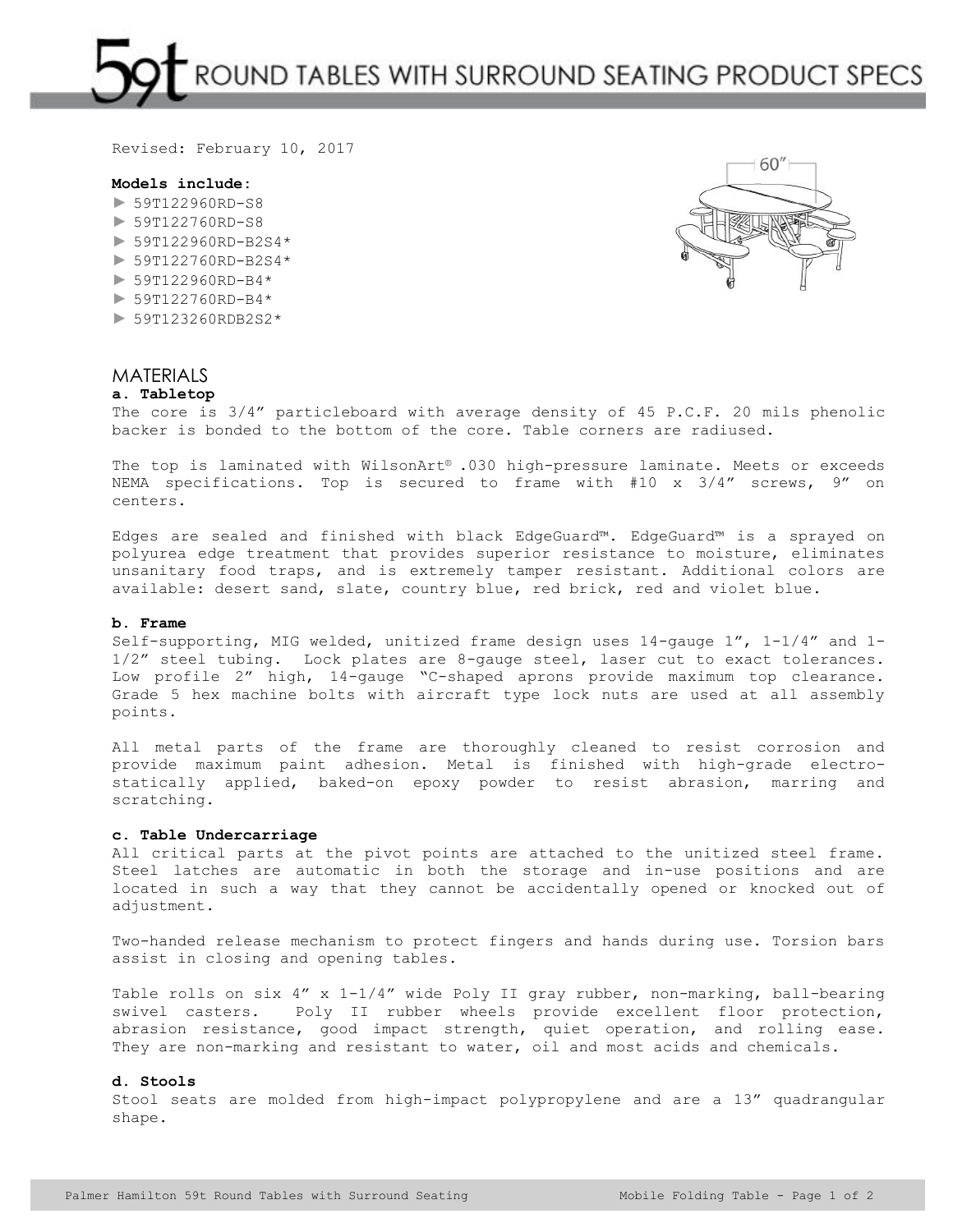ROUND TABLES WITH SURROUND SEATING PRODUCT SPECS

Stools are mounted directly on a 6" square 11-gauge steel plate. This plate is welded to a 1-1/4" diameter, 14-gauge vertical tube. Seat columns contact floor directly with rubber cushioned with a molded in-steel washer, non-skid, nonmarring end cap.

## **e. Benches**

Benches are mount to the end legs with  $(8)$  #10 x 3/4" screws. Benches on mid-legs are factory assembled to dual 1-5/8" high "C"-shaped 14-gauge aprons with #10 x  $3/4"$  screws. Tubing,  $1-3/8"$  OD  $14-$  gauge, is MIG welded to  $1-5/16"$  14-gauge tubing to form the bench attachment assembly for the aprons to the down tubes of the midlegs. This bench attachment assembly is also factory assembled to the aprons using 5/16-18" bolts and nylock nuts. Field attachment is complete by inserting the (2) bench attachment assemblies, per bench, into the down legs of the mid leg assemblies and anchoring with (1) 5/16-18" bolt and nyloc nut per down leg, (2) total per bench assembly.

#### STORAGE FOOTPRINT

Two tables in the stored position should occupy an area of 84" wide x 89" long; three tables 126" wide x 89" long. Each additional table adds 42" to the stacked length.

## CERTIFICATIONS AND PERFORMANCE STANDARDS

**GREENGUARD® Certification** We have been awarded both the GREENGUARD Indoor Air Quality Certification® and the more stringent Children & Schools Certification (daycare and K-12) by the GREENGUARD Environmental Institute (GEI). All GREENGUARD® products have been tested for their chemical emissions performance and can be found in the GREENGUARD® product guide at greenguard.org.

**UL Listed** Tested by Underwriters Laboratories; meets the more stringent safety standards contained in UL Standard for Safety for Folding Rollaway Tables, UL 2040.

(\*) Not UL Listed at this time. UL Pending.

## WARRANTY

As part of Palmer Hamilton's ongoing commitment to quality, product specification changes or modifications may be made without prior notice.

Palmer Hamilton warrants that its products shall be free from defects in original material and workmanship for a period of fifteen years from the original shipment date. This warranty shall not apply to normal wear and tear or in the event products are damaged as a result of misuse, abuse, vandalism, neglect, accident, improper application, and modification or repair by persons not authorized by Palmer Hamilton.

The company will, at its discretion, repair or replace any defects. Any repair or replacement must be approved in advance by the factory before any action is taken. There are no implied warranties of fitness or merchantability, and there are no other express warranties beyond the warranties expressed here.



1-800-788-1028

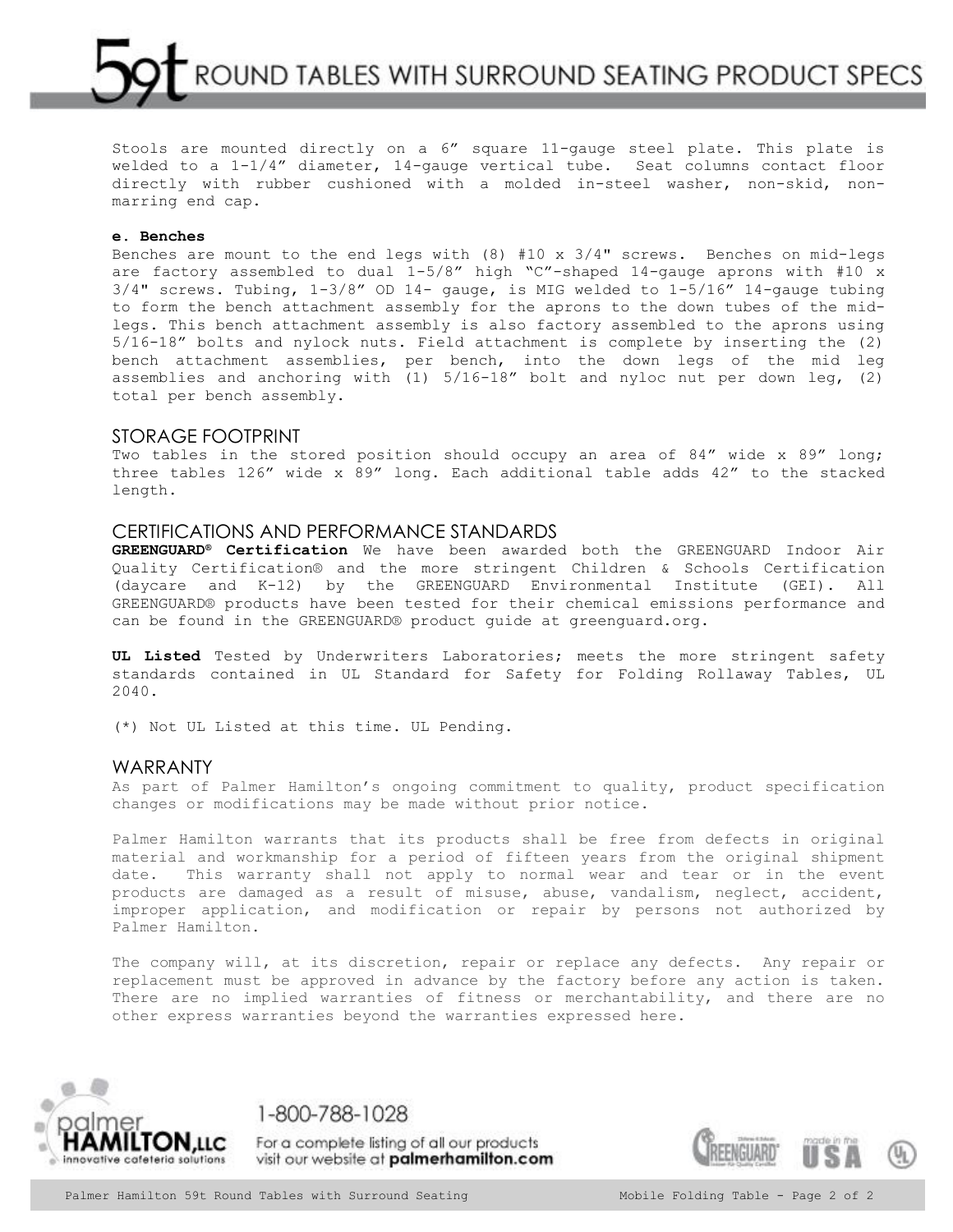ROUND TABLES WITH STOOLS PRODUCT SPECS

Revised: February 10, 2017

#### **Models include:**

► 59T122960RD-S8 ► 59T122760RD-S8  $\blacktriangleright$  59T123260RD-S6\*



## **MATERIALS**

## **a. Tabletop**

The core is 3/4" particleboard with average density of 45 P.C.F. 20 mils phenolic backer is bonded to the bottom of the core. Table corners are radiused.

The top is laminated with WilsonArt® horizontal grade .030 high-pressure laminate. Meets or exceeds NEMA specifications.

Top is secured to frame with #10 x 3/4" screws, 9" on centers.

Edges are sealed and finished with black EdgeGuard™. EdgeGuard™ is a sprayed on polyurea edge treatment that provides superior resistance to moisture, eliminates unsanitary food traps, and is extremely tamper resistant. Additional colors are available: desert sand, slate, country blue, red brick, red and violet blue.

#### **b. Frame**

Self-supporting, MIG welded, unitized frame design uses 14-gauge 1", 1-1/4" and 1-1/2" steel tubing. Lock plates are 8-gauge steel, laser cut to exact tolerances. Low profile 2" high, 14-gauge "C"-shaped aprons provide maximum top clearance. Grade 5 hex machine bolts with aircraft type lock nuts are used at all assembly points.

All metal parts of the frame are thoroughly cleaned to resist corrosion and provide maximum paint adhesion. Metal is finished with high-grade electrostatically applied, baked-on epoxy powder to resist abrasion, marring and scratching.

## **c. Table Undercarriage**

All critical parts at the pivot points are attached to the unitized steel frame. Steel latches are automatic in both the storage and in-use positions and are located in such a way that they cannot be accidentally opened or knocked out of adjustment.

Two-handed release mechanism to protect fingers and hands during use. Torsion bars assist in closing and opening tables.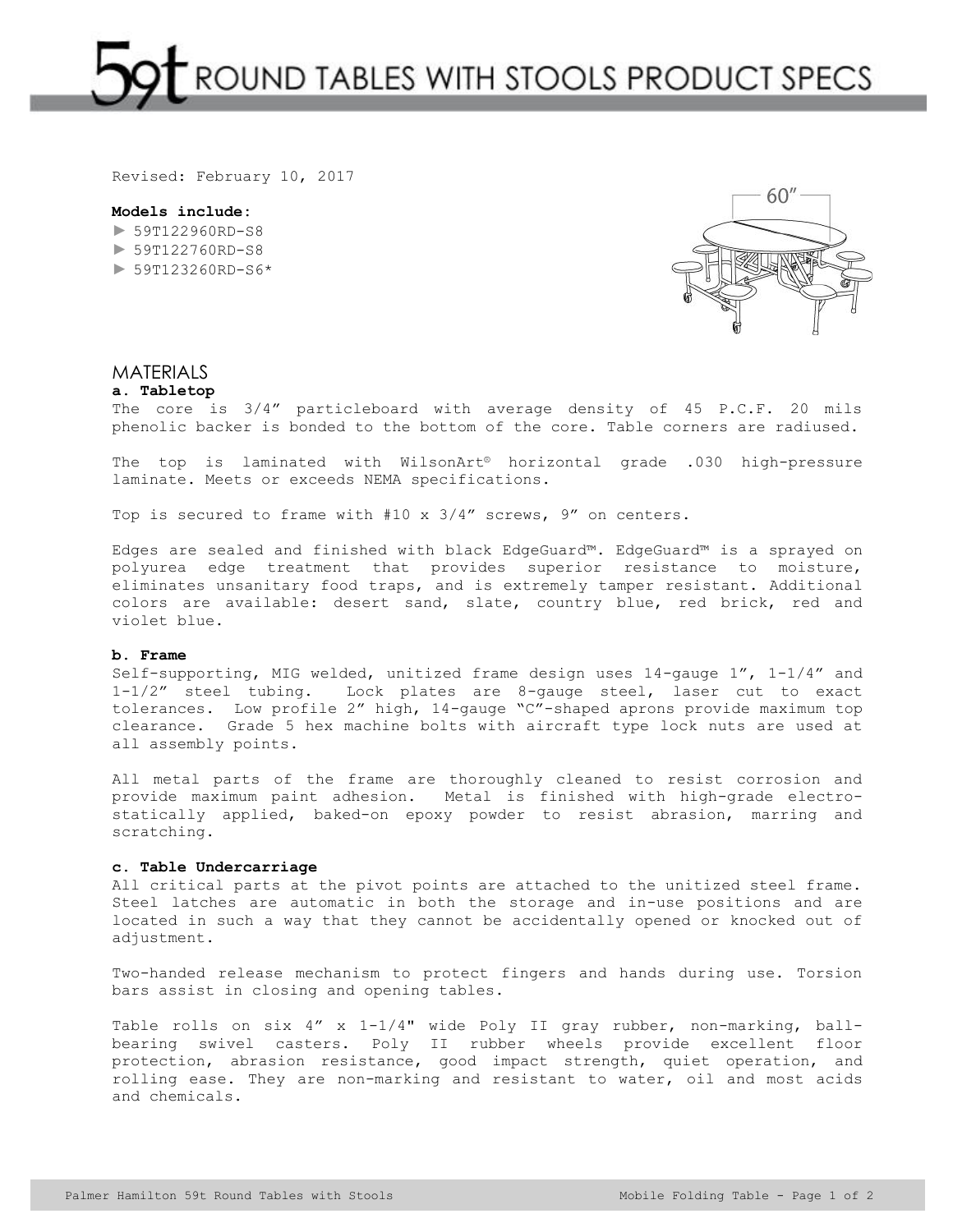Stool seats are molded from high-impact polypropylene and are a 13" quadrangular shape.

Stools are mounted directly on a 6" square 11-gauge steel plate. This plate is welded to a  $1-1/4$ " diameter,  $14$ -qauge vertical tube. Seat columns contact floor directly with rubber cushioned with a molded in-steel washer, non-skid, nonmarring end cap.

## STORAGE FOOTPRINT

Two tables in the stored position should occupy an area of 84" wide x 89" long; three tables 126" wide x 89" long. Each additional table adds 42" to the stacked length.

## CERTIFICATIONS AND PERFORMANCE STANDARDS

**GREENGUARD® Certification** We have been awarded both the GREENGUARD Indoor Air Quality Certification® and the more stringent Children & Schools Certification (daycare and K-12) by the GREENGUARD Environmental Institute (GEI). All GREENGUARD® products have been tested for their chemical emissions performance and can be found in the GREENGUARD® product guide at greenguard.org.

**UL Listed** Tested by Underwriters Laboratories; meets the more stringent safety standards contained in UL Standard for Safety for Folding Rollaway Tables, UL 2040.

(\*) Not UL Listed at this time. UL Pending.

## WARRANTY

As part of Palmer Hamilton's ongoing commitment to quality, product specification changes or modifications may be made without prior notice.

Palmer Hamilton warrants that its products shall be free from defects in original material and workmanship for a period of fifteen years from the original shipment date. This warranty shall not apply to normal wear and tear or in the event products are damaged as a result of misuse, abuse, vandalism, neglect, accident, improper application, and modification or repair by persons not authorized by Palmer Hamilton.

The company will, at its discretion, repair or replace any defects. Any repair or replacement must be approved in advance by the factory before any action is taken. There are no implied warranties of fitness or merchantability, and there are no other express warranties beyond the warranties expressed here.



1-800-788-1028

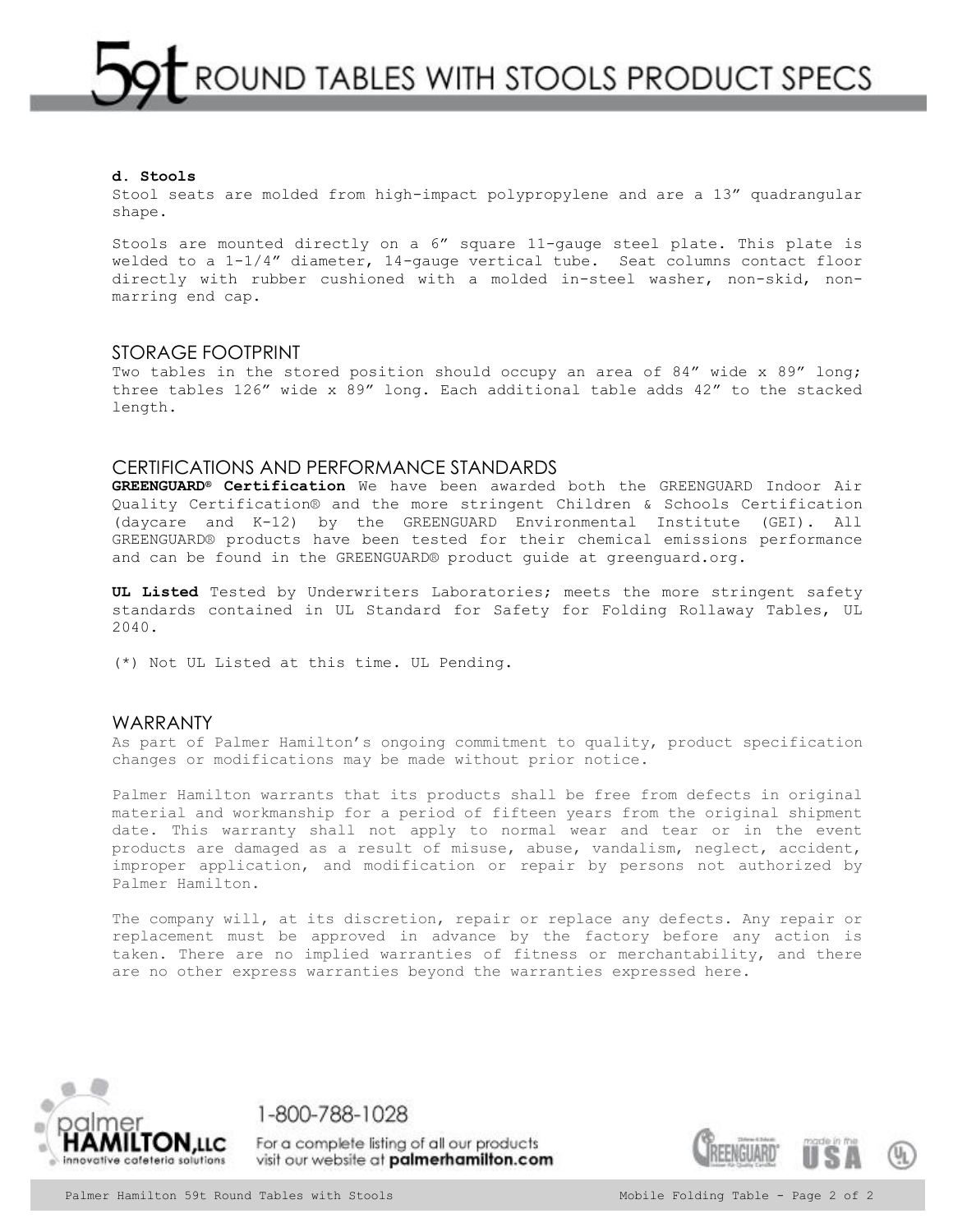# ROUND TABLES WITH BENCHES PRODUCT SPECS

Revised: February 10, 2017

**Models include:**   $\blacktriangleright$  59T122960RD-B4 ► 59T122760RD-B4



# MATERIALS

**a. Tabletop**

The core is 3/4" particleboard with average density of 45 P.C.F. 20 mils phenolic backer is bonded to the bottom of the core. Table corners are radiused.

The top is laminated with WilsonArt® horizontal grade .030 high-pressure laminate. Meets or exceeds NEMA specifications. Top is secured to frame with #10 x 3/4" screws, 9" on centers.

Edges are sealed and finished with black EdgeGuard™. EdgeGuard™ is a sprayed on polyurea edge treatment that provides superior resistance to moisture, eliminates unsanitary food traps, and is extremely tamper resistant. Additional colors are available: desert sand, slate, country blue, red brick, red and violet blue.

#### **b. Frame**

Self-supporting, MIG welded, unitized frame design uses 14-gauge 1", 1-1/4" and 1-1/2" steel tubing. Lock plates are 8-gauge steel, laser cut to exact tolerances. Low profile 2" high, 14-gauge "C"-shaped aprons provide maximum top clearance. Grade 5 hex machine bolts with aircraft type lock nuts are used at all assembly points.

All metal parts of the frame are thoroughly cleaned to resist corrosion and provide maximum paint adhesion. Metal is finished with high-grade electrostatically applied, baked-on epoxy powder to resist abrasion, marring and scratching.

## **c. Table Undercarriage**

All critical parts at the pivot points are attached to the unitized steel frame. Steel latches are automatic in both the storage and in-use positions and are located in such a way that they cannot be accidentally opened or knocked out of adjustment.

Two-handed release mechanism to protect fingers and hands during use. Torsion springs in conjunction with torsion bars provide easy lifting throughout the complete operating range.

Torsion bars are shot-peened to impart compressive strength and increase the life cycle of each torsion bar. Torsion bars are epoxy "e-coated" to prevent rusting and extend usable life. Torsion bars have machined grooves at each end, which receive e-clips to lock them in position and prevent lateral movement.